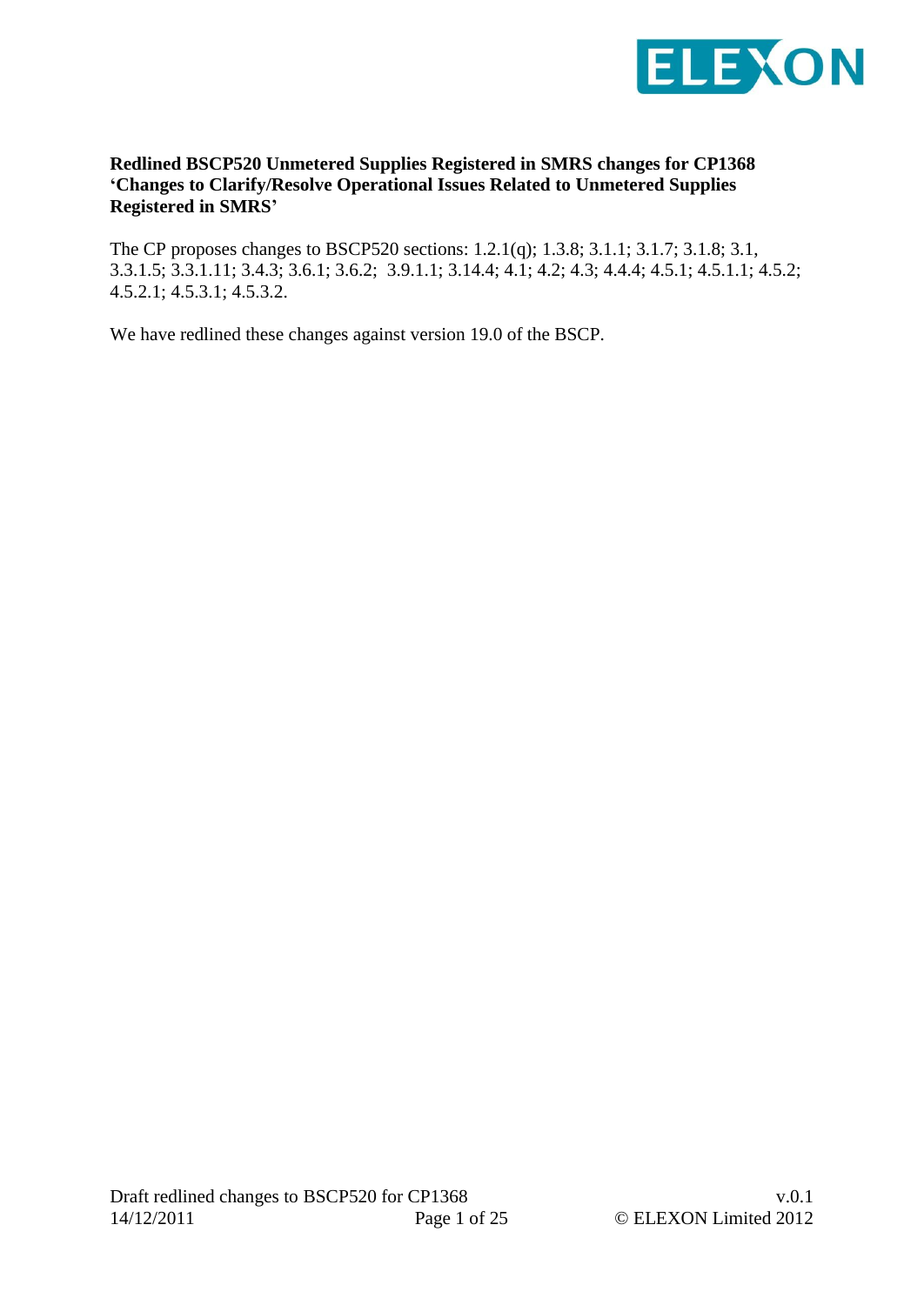#### **1.2.1 UMSO Responsibilities**

Where an UMS has been agreed, each UMSO shall be responsible for the following:-

- (a) where the inventory is subject to HH trading, providing a copy of the summary inventory to the appointed MA of an EM. Agreed updates to the summary inventory will be similarly passed to the appointed MA;
- (b) providing Unmetered Supply Certificates;
- (c) requesting additional MSIDs from the SMRA where additional inventory items need to be allocated to alternative SSCs and associated Profile Class and passing details of all MSIDs and the associated Meter Timeswitch Class and Profile Class to the Supplier for registration;
- (d) where the inventory is subject to NHH trading, calculating initial and revised EACs and submitting them to the appointed Supplier and NHHDC;
- (e) informing the Supplier of the type of EM (i.e. whether passive or dynamic) to be used in the LDSO's area;
- (f) agreeing with the MA the location of any associated photo-electric cell unit (PECU) arrays in accordance with the siting procedures in 4.5.1.1;
- (g) informing Suppliers and MA of the agreed latitude and longitude information for the installed Apparatus for each MSID where an EM is being used;
- (h) providing any other additional information required to enable the Supplier to determine the Distribution Use of System (DUoS) charges;
- (i) for supporting the Trading Dispute process as required by Section W of the Code;
- (j) for responding to any queries raised by the Panel, Supplier, the Supplier Volume Allocation Agent, the Data Collector, the Meter Administrator and / or the BSC Auditor;
- (k) providing Suppliers with the data that will enable them to fulfil their obligations under the Code;
- (l) notifying Suppliers on discovering that any Settlement data for which the UMSO is responsible is potentially incorrect or missing;
- (m) retaining Settlement data in accordance with this BSCP and Party Service Line (PSL) 100 'Non Functional Requirements for Licensed Distribution System Operators and Party Agents';
- (n) ensuring that the Customer continues to comply with the conditions for an Unmetered Supply;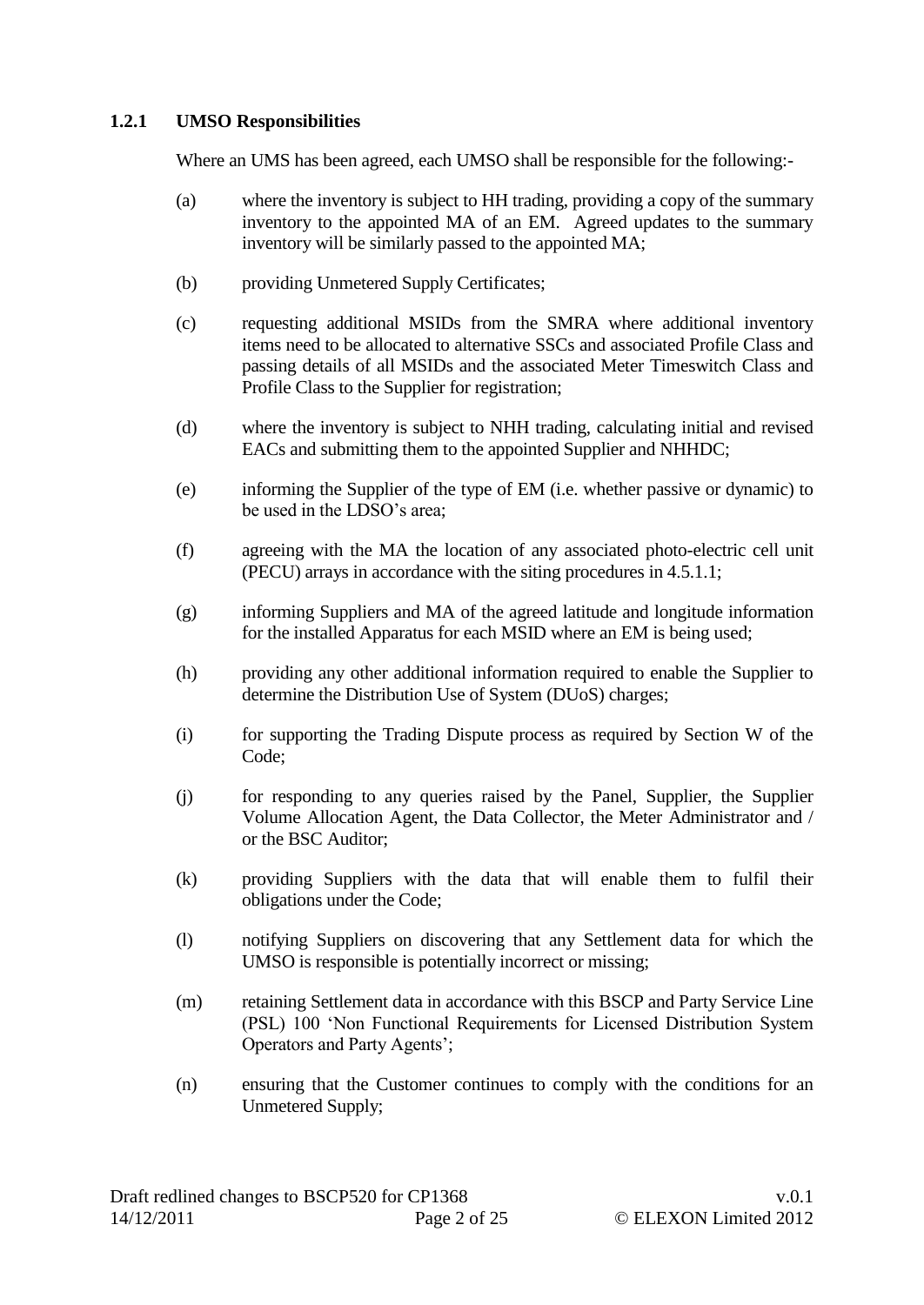- (o) issuing an annual spreadsheet containing all UMS EACs for each MSID split by Settlement Register (using the appropriate Average Fraction of Yearly Consumption) to Suppliers each June, and providing confirmation to BSCCo. that this process has occurred;
- (p) resending the correct EAC(s) to the NHHDC upon instruction by the Supplier if Supplier identifies a discrepancy between EACs received from NHHDCs to those received from the UMSO; and
- (q) validating all Charge Codes and Switch Regimes against the Operational Information Document (OID) and associated spreadsheets and the Valid Dimming Combination spreadsheet.

## **1.3.8 Half Hourly Trading**

The Supplier shall appoint Party Agents and send the registration details to SMRA. In addition the Supplier shall nominate the MA as the Meter Operator Agent (MOA).

The Supplier shall appoint Party Agents and send the registration details to SMRA. In addition the Supplier shall nominate the MA as the Meter Operator Agent (MOA).

The Supplier shall advise the UMSO of the appointed MA. The UMSO shall send a copy of the current summary inventory to the MA appointed for an MSID for all non CMS controlled equipment. Where the UMSO requires more than one PECU array to be installed for an MSID, the summary inventory shall identify the Apparatus, suitably codified, with a different Sub-Meter to be assigned to each PECU array. Where a CMS is required, the UMSO shall create and send a control file to the MA detailing the Apparatus that is to be managed by the CMS.

In addition, any agreed updates to the summary inventory or any control file shall be advised to the appointed MA.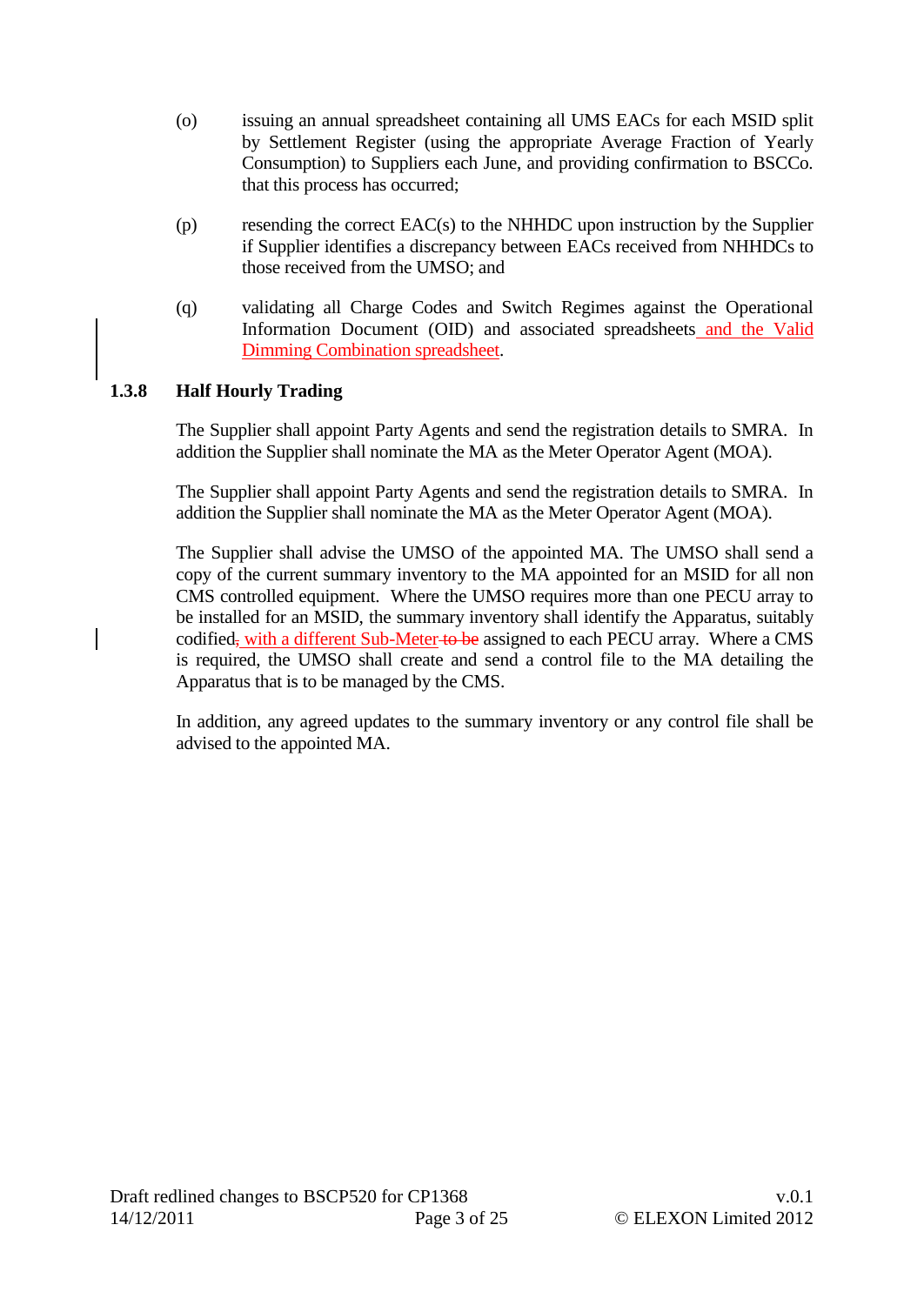## **3. Interface and Timetable Information**

# **3.1 Establishment of a New UMS Inventory<sup>1</sup>**

| REF.  | <b>WHEN</b> | <b>ACTION</b>                                                                                                                                                                                                                                                                                                                                                                                                                                                                                    | <b>FROM</b> | <b>TO</b> | <b>INFORMATION REQUIRED</b>                                                 | <b>METHOD</b>                                    |
|-------|-------------|--------------------------------------------------------------------------------------------------------------------------------------------------------------------------------------------------------------------------------------------------------------------------------------------------------------------------------------------------------------------------------------------------------------------------------------------------------------------------------------------------|-------------|-----------|-----------------------------------------------------------------------------|--------------------------------------------------|
| 3.1.1 |             | Agree that the application for UMS<br>meets the requirements of Section 1.1.<br><b>Validate all Charge Codes and Switch</b><br>Regimes against the Operational<br>Information Document (OID) and<br>associated spreadsheets and the Valid<br>Dimming Combination spreadsheet.<br>Agree the inventory of Apparatus with<br>the Customer.<br>Agree that the application for UMS meets the<br>requirements of Section 1.1 and receive and<br>agree the inventory of Apparatus from the<br>Customer. | UMSO.       | Customer. | Signed UMS Connection Agreement.<br>Customer's Approved Detailed Inventory. | Paper, fax or<br>electronic media, as<br>agreed. |
| 3.1.2 |             | Is UMS to be traded HH? If so, proceed to<br>3.1.3.<br>If UMS not HH, proceed to 3.1.17.                                                                                                                                                                                                                                                                                                                                                                                                         | UMSO.       |           | Notification received from Supplier or<br>Customer.                         | <b>Internal Process.</b>                         |
| 3.1.3 | If HH.      | UMSO request new MSID.                                                                                                                                                                                                                                                                                                                                                                                                                                                                           | UMSO.       | SMRA.     | P0171 Request Creation of UMS<br>Skeleton SMRS Record.                      | Paper, fax or<br>electronic media, as<br>agreed. |
| 3.1.4 |             | SMRA Allocate MSID per UMS Certificate.                                                                                                                                                                                                                                                                                                                                                                                                                                                          | SMRA.       |           |                                                                             | <b>Internal Process</b>                          |

 1 This process shall be followed where a new additional inventory is provided by the Customer.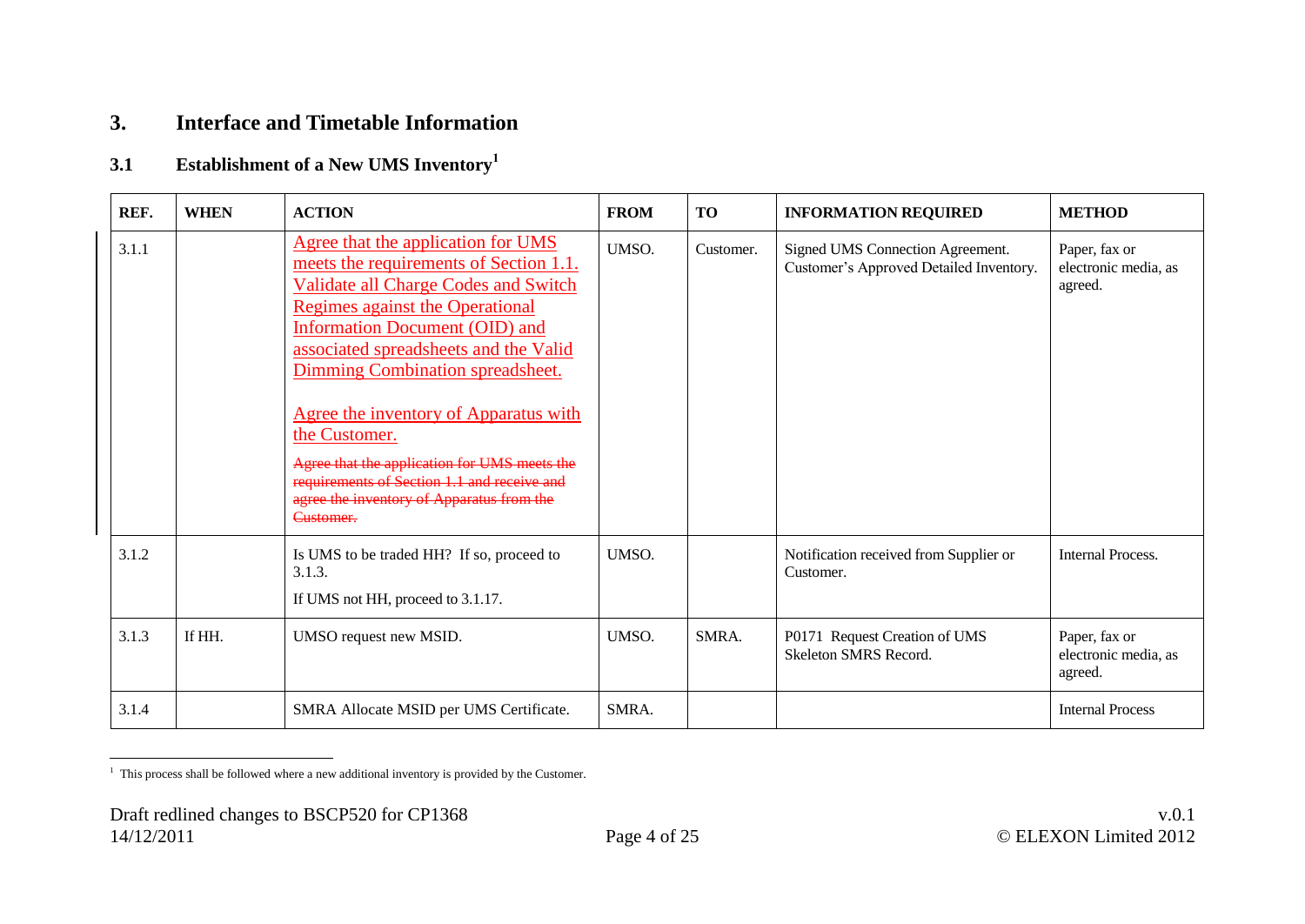| REF.  | <b>WHEN</b>                           | <b>ACTION</b>                                                                                                                                                                                                                                           | <b>FROM</b> | <b>TO</b>                     | <b>INFORMATION REQUIRED</b>                                                                                                                             | <b>METHOD</b>                                                                |
|-------|---------------------------------------|---------------------------------------------------------------------------------------------------------------------------------------------------------------------------------------------------------------------------------------------------------|-------------|-------------------------------|---------------------------------------------------------------------------------------------------------------------------------------------------------|------------------------------------------------------------------------------|
| 3.1.5 |                                       | Create skeleton, record details of MSID in<br>accordance with BSCP501.<br>Send MSID(s) to UMSO.                                                                                                                                                         | SMRA.       | UMSO.                         | P0171 Request Creation of UMS<br>Skeleton SMRS Record.                                                                                                  | <b>Internal Process.</b><br>Paper, fax or<br>electronic media, as<br>agreed. |
| 3.1.6 |                                       | Complete UMS Certificate.<br>Issue to Customer.<br>Issue to Supplier, if appointed by the Customer<br>earlier on in the process                                                                                                                         | UMSO.       | Customer,<br>Supplier.        | P0170 HH Unmetered Supply Certificate.                                                                                                                  | <b>Internal Process.</b><br>Paper, fax or<br>electronic media, as<br>agreed. |
| 3.1.7 | On Customer<br>or Supplier<br>request | Request from the UMSO the type of EM<br>(Passive or Dynamic) and agree the location, if<br>any, of the PECU array(s) and other factors<br>relevant to the PECU Array Siting Procedure in<br>4.5.1.1.                                                    | <b>MA</b>   | UMSO.                         | P0176 Request for EM Details.                                                                                                                           | Paper, fax or<br>electronic media, as<br>agreed.                             |
| 3.1.8 | Within 5 WD<br>of $3.1.7$             | Agree the type of EM (Passive or Dynamic) and<br>the location, if any, of the PECU array(s) in<br>accordance with the provision of the PECU<br>Array Siting procedures in 4.5.1.1.<br>Provide latitude and longitude information to<br>Supplier and MA. | UMSO.       | Supplier.<br>Supplier,<br>MA. | Type of EM and agreed latitude and<br>longitude or geographic co-ordinates in<br>the event of Passive HH Trading.<br>P0068 UMS EM Technical<br>Details. | Paper, fax or<br>electronic media, as<br>agreed.                             |
| 3.1.9 |                                       | Send Supplier and registration details to<br>SMRA.                                                                                                                                                                                                      | Supplier.   | SMRA.                         | D0055 Registration of Supplier to<br>Specified Metering Point. Including MA<br>MPID in MOA Id data item (J0178)                                         | Electronic or other<br>agreed method.                                        |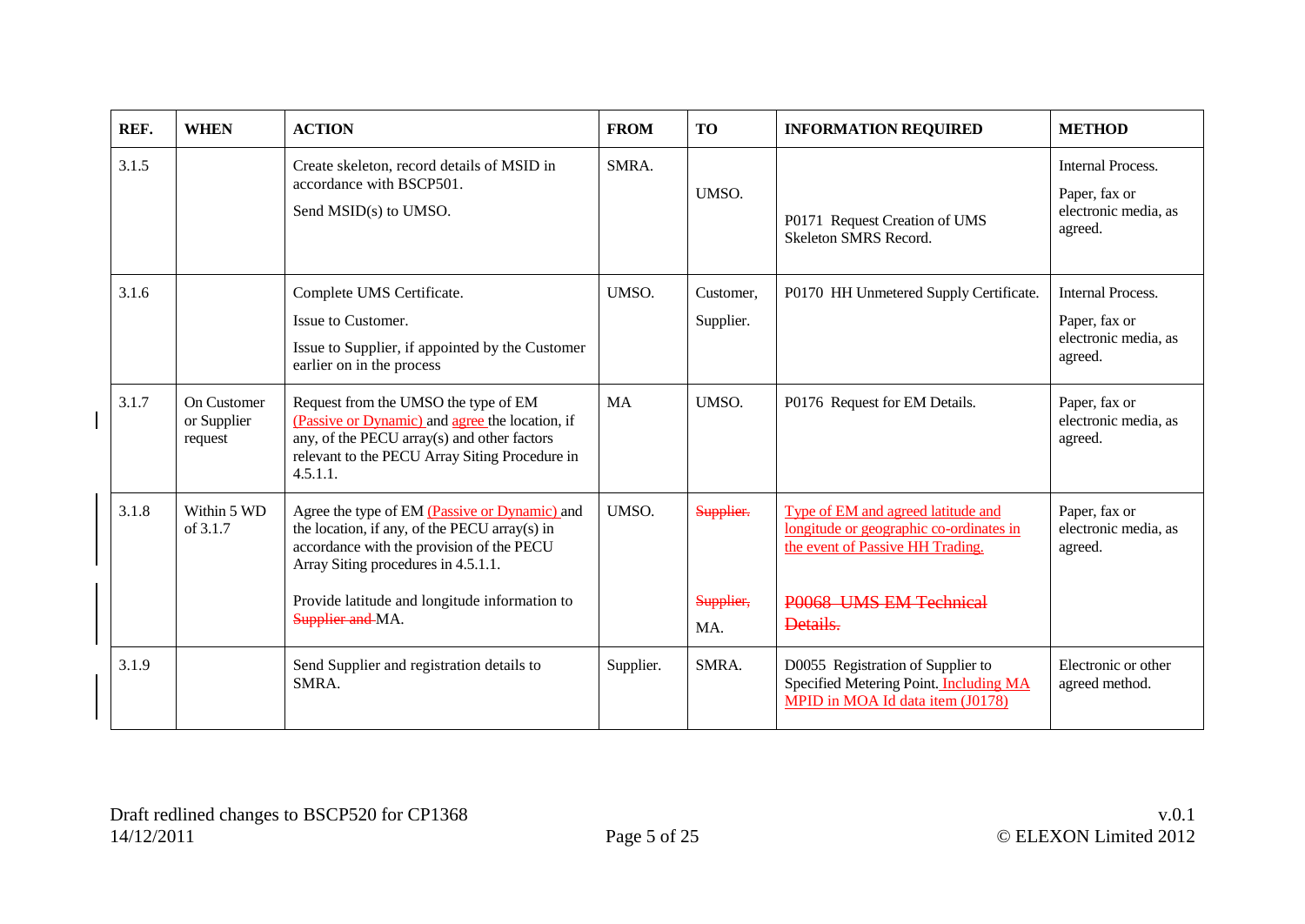| REF.   | <b>WHEN</b>                                                                                          | <b>ACTION</b>                                                                   | <b>FROM</b> | <b>TO</b> | <b>INFORMATION REQUIRED</b>                                                                                                             | <b>METHOD</b>                                    |
|--------|------------------------------------------------------------------------------------------------------|---------------------------------------------------------------------------------|-------------|-----------|-----------------------------------------------------------------------------------------------------------------------------------------|--------------------------------------------------|
| 3.1.10 |                                                                                                      | Record details for MSID in accordance with<br><b>BSCP501.</b>                   | SMRA.       |           |                                                                                                                                         | <b>Internal Process.</b>                         |
| 3.1.11 |                                                                                                      | Send appointment details and additionally EM<br>details to relevant recipients. | Supplier.   | MA.       | D0155 Notification of new Meter<br><b>Operator or Data Collector Appointment</b><br>and Terms.<br>D0148 Notification of Change to Other | Electronic or other<br>agreed method.            |
|        |                                                                                                      |                                                                                 |             | HHDC.     | Parties.<br>D0155 Notification of new Meter<br><b>Operator or Data Collector Appointment</b><br>and Terms.                              |                                                  |
|        |                                                                                                      |                                                                                 |             | HHDA.     | D0148 Notification of Change to Other<br>Parties.                                                                                       |                                                  |
|        |                                                                                                      |                                                                                 |             |           | D0153 Notification of Data Aggregator<br>Appointment and Terms.                                                                         |                                                  |
| 3.1.12 | Within 5 WD<br>following<br>3.1.11.                                                                  | Send Summary Inventory details to MA.                                           | UMSO.       | MA.       | P0064 Summary Inventory (for Half<br>Hourly Trading) and/or CMS Control File<br>as appropriate.                                         | Paper, fax or<br>electronic media, as<br>agreed. |
| 3.1.13 | Within 5 WD<br>validate<br>Summary<br>Inventory<br>against OID. If<br>inventory fails<br>validation. | Reject Summary Inventory and await new<br>Summary Inventory.                    | MA.         | UMSO.     | List of invalid codes and/or Invalid<br>Dimming Combinations.                                                                           | Electronic or other<br>agreed method.            |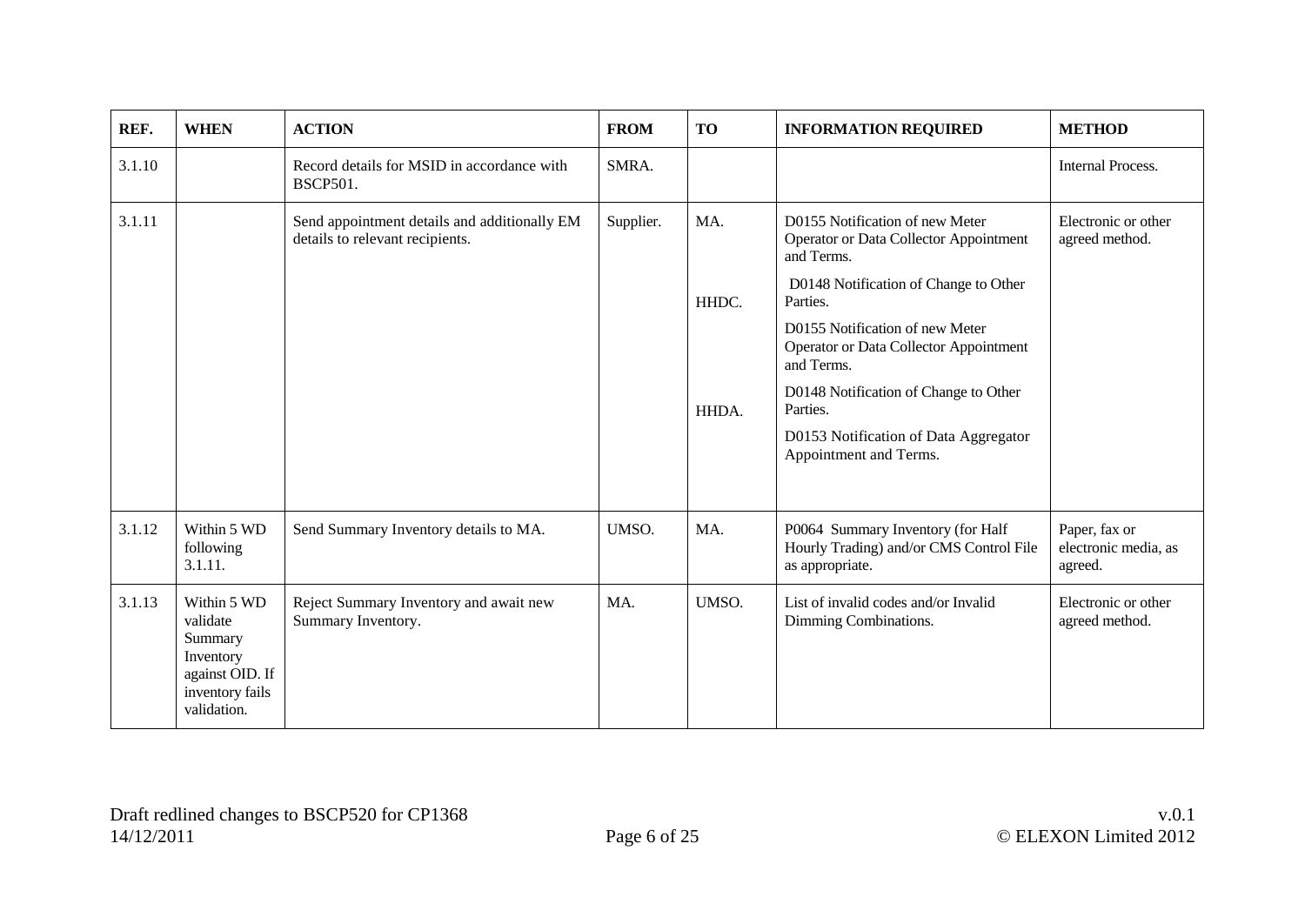<span id="page-6-0"></span>

| REF.   | <b>WHEN</b>                                                       | <b>ACTION</b>                                                                                                         | <b>FROM</b> | <b>TO</b>             | <b>INFORMATION REQUIRED</b>                                                                       | <b>METHOD</b>                                    |
|--------|-------------------------------------------------------------------|-----------------------------------------------------------------------------------------------------------------------|-------------|-----------------------|---------------------------------------------------------------------------------------------------|--------------------------------------------------|
| 3.1.14 | If Summary<br>Inventory                                           | Input into EM and send copy of Summary<br>Inventory extracted from the MA System to                                   | MA.         | UMSO,<br>Customer.    | P0064 Summary Inventory (for Half<br>Hourly Trading).                                             | <b>Internal Process.</b>                         |
|        | passes<br>validation.                                             | UMSO and to Customer.                                                                                                 |             |                       |                                                                                                   | Paper, fax or<br>electronic media, as<br>agreed. |
| 3.1.15 | If unable to<br>send HH data<br>before SSD.                       | Inform the Supplier of an EM fault (as set out<br>in 3.14.1).                                                         | MA.         | Supplier.<br>HHDC.    |                                                                                                   | Electronic or other<br>agreed method.            |
| 3.1.16 | Prior to SSD<br>or Energisation<br>Date<br>whichever is<br>later. | Liaise with HHDC to ensure data from EM can<br>be processed.                                                          | MA.         | HHDC.                 | D0003 Half Hourly Advances or Section<br>4.5.4 EM Output File <sup>2</sup> (trial data see 3.15). | Electronic or other<br>agreed method.            |
| 3.1.17 | After 3.1.2 for<br>NHH.                                           | Request new MSID per SSC.                                                                                             | UMSO.       | SMRA.                 | P0171 Request Creation of UMS<br>Skeleton SMRS Record.                                            | Paper, fax or<br>electronic media, as<br>agreed. |
| 3.1.18 |                                                                   | Allocate MSIDs per SSC per UMS Certificate.<br>Create skeleton record details of MSIDs in<br>accordance with BSCP501. | SMRA.       |                       |                                                                                                   | <b>Internal Process.</b>                         |
| 3.1.19 |                                                                   | Calculate EACs, complete UMS Certificate.                                                                             | UMSO.       |                       |                                                                                                   | <b>Internal Process.</b>                         |
|        |                                                                   | Issue UMS Certificate to Customer and<br>Supplier if appointed earlier on in the process.                             |             | Customer,<br>Supplier | P0207 NHH Unmetered Supply<br>Certificate.                                                        | Paper, fax or<br>electronic media, as<br>agreed. |
| 3.1.20 |                                                                   | Send Supplier and registration details to SMRA<br>for all listed MSIDs.                                               | Supplier.   | SMRA.                 | D0055 Registration of Supplier to<br>Specified Metering Point.                                    |                                                  |

 $\overline{a}$  $^2$  The EM Output file can only be used if a secure method of data transfer has been agreed between the MA and the HHDC,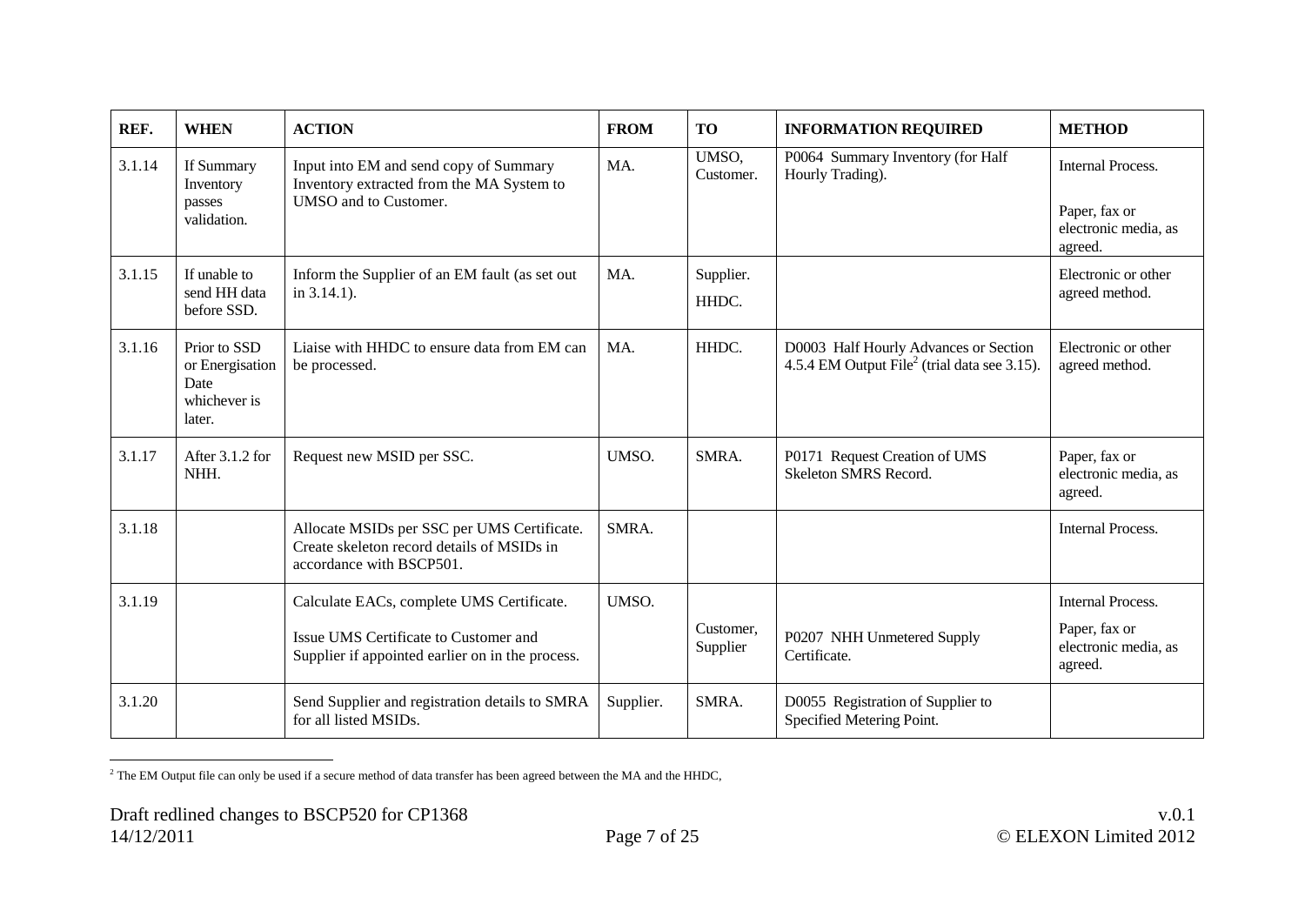| REF.   | <b>WHEN</b>               | <b>ACTION</b>                                                       | <b>FROM</b>  | <b>TO</b>           | <b>INFORMATION REQUIRED</b>                                                                                                                                                                                            | <b>METHOD</b>                         |
|--------|---------------------------|---------------------------------------------------------------------|--------------|---------------------|------------------------------------------------------------------------------------------------------------------------------------------------------------------------------------------------------------------------|---------------------------------------|
| 3.1.21 |                           | Record details for all of the MSIDs in<br>accordance with BSCP501.  | SMRA.        |                     |                                                                                                                                                                                                                        | Internal Process.                     |
| 3.1.22 |                           | Send appointment details.                                           | Supplier.    | NHHDC.<br>NHHDA.    | D0148 Notification of Change to Other<br>Parties.<br>D0155 Notification of new Meter<br><b>Operator or Data Collector Appointment</b><br>and Terms.<br>D0153 Notification of Data Aggregator<br>Appointment and Terms. | Electronic or other<br>agreed method. |
| 3.1.23 |                           | Send split EAC, Profile Class and SSC details<br>for each MSID.     | UMSO.        | Supplier,<br>NHHDC. | D0052 Affirmation of Metering System<br>Settlement Details.                                                                                                                                                            | Electronic or other<br>agreed method. |
| 3.1.24 | On receipt of<br>D0052.   | Validate D0052.                                                     | <b>NHHDC</b> |                     | In accordance with BSCP504 Non-Half<br>Hourly Data Collection.                                                                                                                                                         | Internal Process.                     |
| 3.1.25 | If $D0052$ is<br>invalid. | Send notification of invalid Metering System<br>Settlement details. | <b>NHHDC</b> | UMSO,<br>Supplier   | D0310 Notification of Failure to Load or<br>Receive Metering System Settlement<br>Details.                                                                                                                             | Electronic or other<br>agreed method. |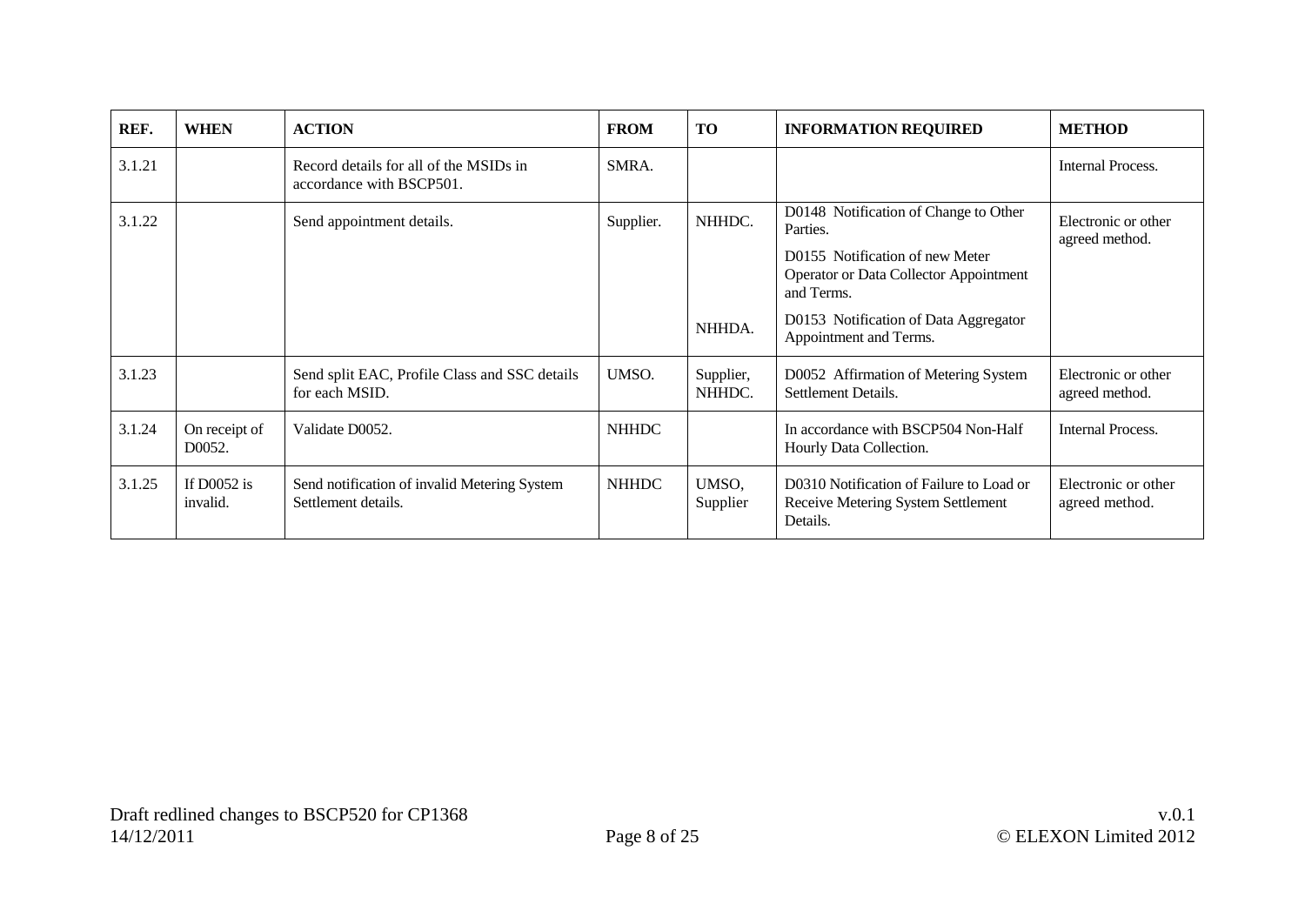## **3.3 Change of Supplier**

## **3.3.1 Half Hourly Trading**

| REF.    | <b>WHEN</b>      | <b>ACTION</b>                                                                           | <b>FROM</b>   | <b>TO</b>             | <b>INFORMATION</b><br><b>REQUIRED</b>                                                                                                                                                                                                                                                                                                                                    | <b>METHOD</b>                                    |
|---------|------------------|-----------------------------------------------------------------------------------------|---------------|-----------------------|--------------------------------------------------------------------------------------------------------------------------------------------------------------------------------------------------------------------------------------------------------------------------------------------------------------------------------------------------------------------------|--------------------------------------------------|
| 3.3.1.1 | By $SSD - 1$ WD. | Establish with the UMSO that the<br>UMS meets the requirements of<br>Section 1.1.       | New Supplier. | UMSO.                 | <b>UMS</b> Connection Details.                                                                                                                                                                                                                                                                                                                                           | Paper, fax or<br>electronic media,<br>as agreed. |
| 3.3.1.2 |                  | Send agreed UMS Certificate                                                             | <b>UMSO</b>   | New Supplier          | P0170 HH Unmetered Supply<br>Certificate.                                                                                                                                                                                                                                                                                                                                | Electronic or other<br>agreed method.            |
| 3.3.1.3 |                  | Send Supplier and registration<br>details to SMRA for all listed<br>MSID <sub>s</sub> . | New Supplier. | SMRA.                 | D0055 Registration of Supplier<br>to Specified Metering Point.                                                                                                                                                                                                                                                                                                           | Electronic or other<br>agreed method.            |
| 3.3.1.4 |                  | Send appointment details to<br>relevant recipients.                                     | Supplier.     | HHDC.<br>HHDA.<br>MA. | D0148 Notification of Change<br>to Other Parties.<br>D0155 Notification of New<br>Meter Operator or Data<br>Collector Appointment and<br>Terms.<br>D0153 Notification of Data<br>Aggregator Appointment and<br>Terms.<br>D0155 Notification of New<br>Meter Operator or Data<br>Collector Appointment and<br>Terms.<br>D0148 Notification of Change<br>to Other Parties. | Electronic or other<br>agreed method.            |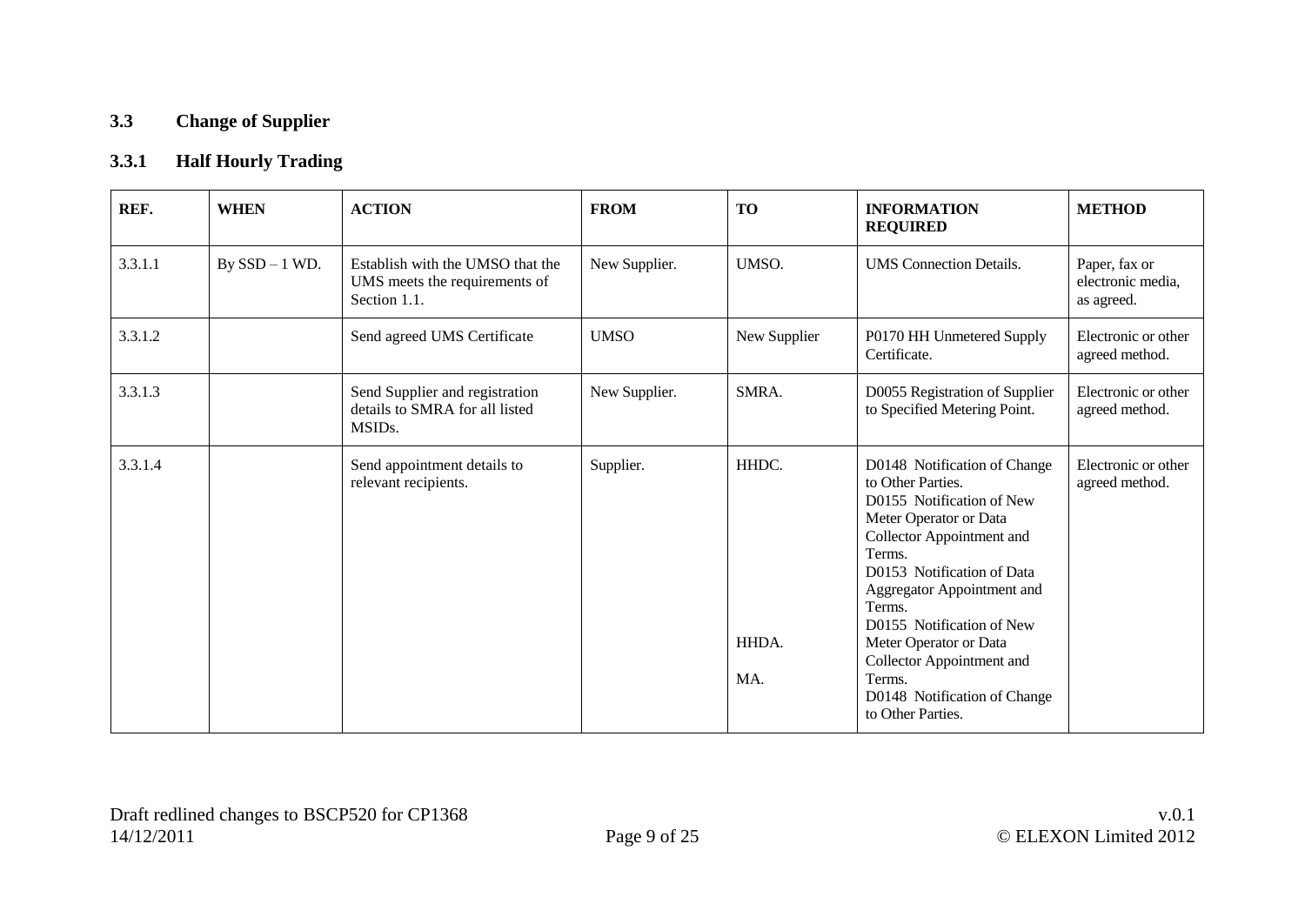| REF.     | <b>WHEN</b>                                                                                 | <b>ACTION</b>                                                                                                                                                                         | <b>FROM</b>   | <b>TO</b>                         | <b>INFORMATION</b><br><b>REQUIRED</b>                                                                                                                          | <b>METHOD</b>                                                               |
|----------|---------------------------------------------------------------------------------------------|---------------------------------------------------------------------------------------------------------------------------------------------------------------------------------------|---------------|-----------------------------------|----------------------------------------------------------------------------------------------------------------------------------------------------------------|-----------------------------------------------------------------------------|
| 3.3.1.5  | If Change of<br>Supplier<br>concurrent with<br>changes to EM or<br><b>PECU</b> Array siting | Agree the type of EM (Passive or<br>Dynamic) and the location, if any,<br>of the PECU array(s) in accordance<br>with the provision of the PECU<br>Array siting procedures in 4.5.1.1. | UMSO.         | Supplier,<br>MA.                  | Type of EM and agreed latitude<br>and longitude or geographic co-<br>ordinates in the event of Passive<br>HH Trading P0068 UMS EM<br><b>Technical Details.</b> | Paper, fax or<br>electronic media,<br>as agreed.                            |
|          |                                                                                             | Provide latitude and longitude<br>information to <b>Supplier and</b> MA.                                                                                                              |               |                                   |                                                                                                                                                                |                                                                             |
| 3.3.1.6  | If New MA                                                                                   | See Sections 3.4.3 to 3.4.5                                                                                                                                                           |               |                                   |                                                                                                                                                                |                                                                             |
| 3.3.1.7  | If New DC                                                                                   | See Sections 3.5.2 to 3.5.3                                                                                                                                                           |               |                                   |                                                                                                                                                                |                                                                             |
| 3.3.1.8  |                                                                                             | Send appointment termination<br>details.                                                                                                                                              | Old Supplier. | Old MA.<br>Old HHDC.<br>Old HHDA. | D0151 Termination of<br>Appointment or Contract by<br>Supplier.                                                                                                | Electronic or other<br>agreed method.                                       |
| 3.3.1.9  |                                                                                             | Send summary inventory details to<br>MA. See Section 3.4.3                                                                                                                            | UMSO.         | MA.                               | P0064 Summary Inventory (for<br>Half Hourly Trading) and/or<br>CMS Control File as<br>appropriate.                                                             | Paper, fax or<br>electronic media,<br>as agreed.                            |
| 3.3.1.10 |                                                                                             | Reject summary inventory, listing<br>invalid codes and/or Invalid<br>Dimming Combinations to the<br>UMSO and continue to use or re-<br>apply previous inventory.                      | MA.           | UMSO.                             | List of invalid codes and/or<br><b>Invalid Dimming</b><br>Combinations.                                                                                        | <b>Internal Process</b><br>Paper, fax or<br>electronic media,<br>as agreed. |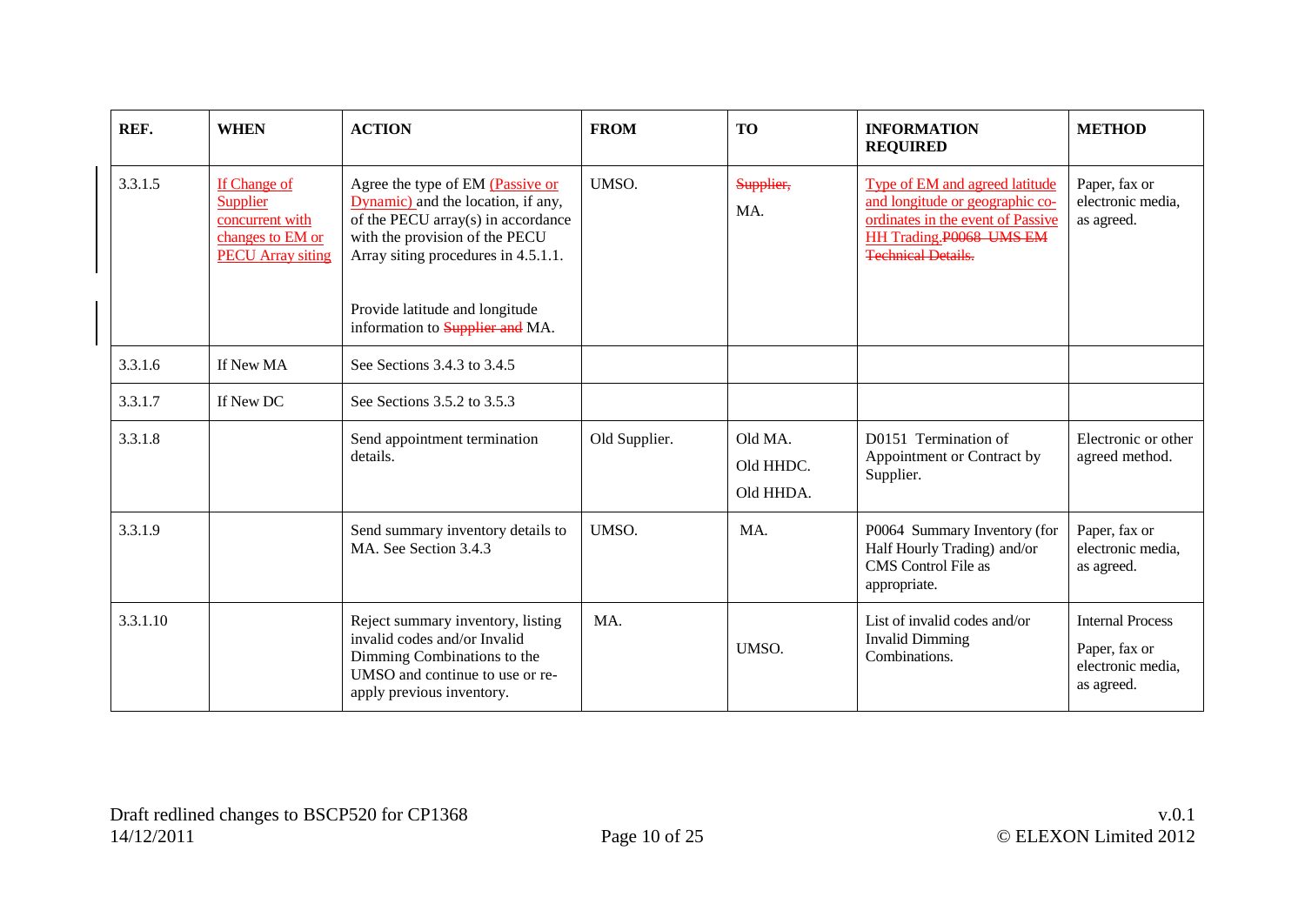| REF.     | <b>WHEN</b>                                                                      | <b>ACTION</b>                                                                      | <b>FROM</b> | TO        | <b>INFORMATION</b><br><b>REQUIRED</b>                                                                                                          | <b>METHOD</b>                         |
|----------|----------------------------------------------------------------------------------|------------------------------------------------------------------------------------|-------------|-----------|------------------------------------------------------------------------------------------------------------------------------------------------|---------------------------------------|
| 3.3.1.11 | If New MA, Prior<br>to SSD or<br><b>Energisation Date</b><br>whichever is later. | Liaise with HHDC to ensure data<br>from EM can be processed.                       | MA.         | HHDC.     | P0068 UMS EM Technical<br>Details. D0003 Half Hourly<br>Advances OR Section 4.5.3 EM<br>Output $\text{File}^2$ or trial data (see<br>$3.15$ ). | Electronic or other<br>agreed method. |
| 3.3.1.12 | If concurrent with<br>change of MA                                               | Liaise with old HHDC to ensure<br>data from EM can be collected up<br>to end date. | Old MA.     | Old HHDC. | P0173 Confirmation of End<br>Readings Date.                                                                                                    | Electronic or other<br>agreed method. |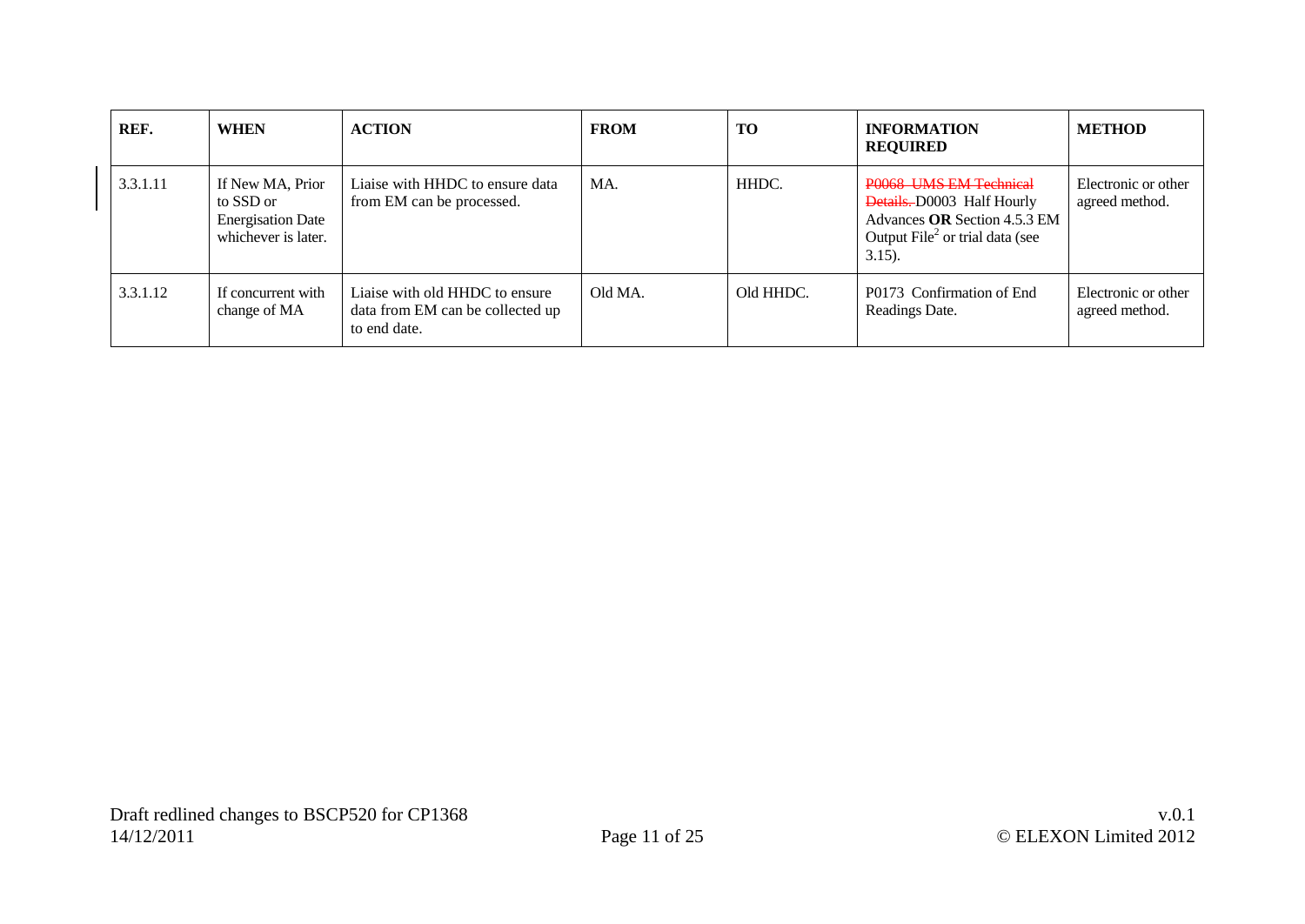## **3.4 Change of MA**

| REF.   | <b>WHEN</b> | <b>ACTION</b>                                                                                                                                                                                                      | <b>FROM</b> | <b>TO</b>        | <b>INFORMATION REQUIRED</b>                                                                                                                                                                              | <b>METHOD</b>                                    |
|--------|-------------|--------------------------------------------------------------------------------------------------------------------------------------------------------------------------------------------------------------------|-------------|------------------|----------------------------------------------------------------------------------------------------------------------------------------------------------------------------------------------------------|--------------------------------------------------|
| 3.4.1  |             | Send details of appointed MA.                                                                                                                                                                                      | Supplier.   | HHDC.<br>New MA. | D0148 Notification of Change to Other<br>Parties.<br>D0148 Notification of Change to Other<br>Parties.<br>D0155 Notification of New Meter<br><b>Operator or Data Collector Appointment</b><br>and Terms. | Electronic or other<br>agreed method.            |
| 3.4.2  |             | Send appointment termination details to old MA.                                                                                                                                                                    | Supplier.   | Old MA.          | D0151 Termination of Appointment or<br>Contract by Supplier.                                                                                                                                             | Electronic or other<br>agreed method.            |
| 3.4.3  |             | Send New MA details to SMRA                                                                                                                                                                                        | Supplier.   | SMRA.            | <b>D0205</b> Update Registration Details<br>Including MA MPID in MOA Id data item<br>$($ $10178)$                                                                                                        | Electronic or other<br>agreed method.            |
| 3.4.34 |             | Send Summary Inventory details to MA.                                                                                                                                                                              | UMSO.       | New MA.          | P0064 Summary Inventory (for Half<br>Hourly Trading) and/or CMS Control File<br>as appropriate.                                                                                                          | Paper, fax or<br>electronic media,<br>as agreed. |
| 3.4.54 |             | Request sufficient information to enable the<br>incoming MA to assume responsibility for the<br>SVA Metering System.<br>This data may exclude that data provided by the<br>Supplier pursuant to paragraph 1.2.4.1. | New MA.     | Old MA.          | As agreed.                                                                                                                                                                                               | Electronic or other<br>agreed method.            |
| 3.4.65 |             | Transfer information.                                                                                                                                                                                              | Old MA.     | New MA.          | As agreed.                                                                                                                                                                                               | Electronic or other<br>agreed method.            |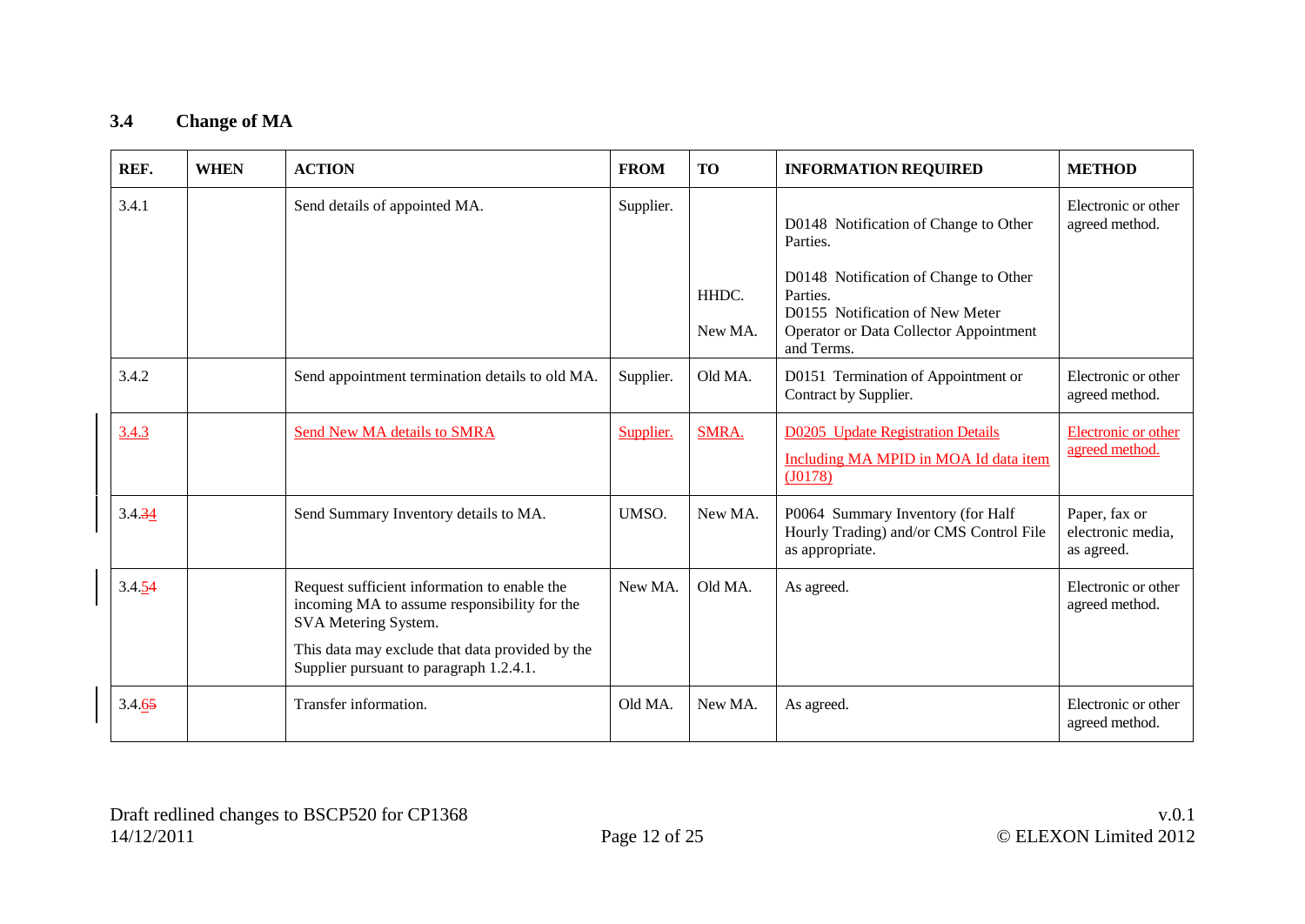| REF.   | <b>WHEN</b>               | <b>ACTION</b>                                                                                                                    | <b>FROM</b> | TO | <b>INFORMATION REQUIRED</b> | METHOD            |
|--------|---------------------------|----------------------------------------------------------------------------------------------------------------------------------|-------------|----|-----------------------------|-------------------|
| 3.4.76 | <b>On</b><br>appointment. | For each SVA Metering System, use the EM to<br>determine the HH kWh consumption (and kVArh<br>if requested by the UMSO) by MSID. | New MA.     |    |                             | Internal Process. |

#### **3.6 Change of Measurement Class**

## **3.6.1 Change from Non-Half Hourly to Half Hourly Trading or from Half Hourly to Non-Half Hourly Trading**

| REF.    | <b>WHEN</b> | <b>ACTION</b>                                                                                                                             | <b>FROM</b> | <b>TO</b> | <b>INFORMATION REQUIRED</b> | <b>METHOD</b>                                    |
|---------|-------------|-------------------------------------------------------------------------------------------------------------------------------------------|-------------|-----------|-----------------------------|--------------------------------------------------|
| 3.6.1.1 |             | Supplier to apply to UMSO for a new UMS<br>Certificate.                                                                                   | Supplier.   | UMSO.     |                             | Paper, fax or<br>electronic media, as<br>agreed. |
| 3.6.1.2 |             | Follow Establishment of a New UMS Inventory as<br>set out in $(3.1)$ .                                                                    |             |           |                             |                                                  |
| 3.6.1.3 |             | For previously existing MSID(s) follow de-<br>energisation and Disconnection processes as set<br>out in $(3.7)$ and $(3.8)$ respectively. |             |           |                             |                                                  |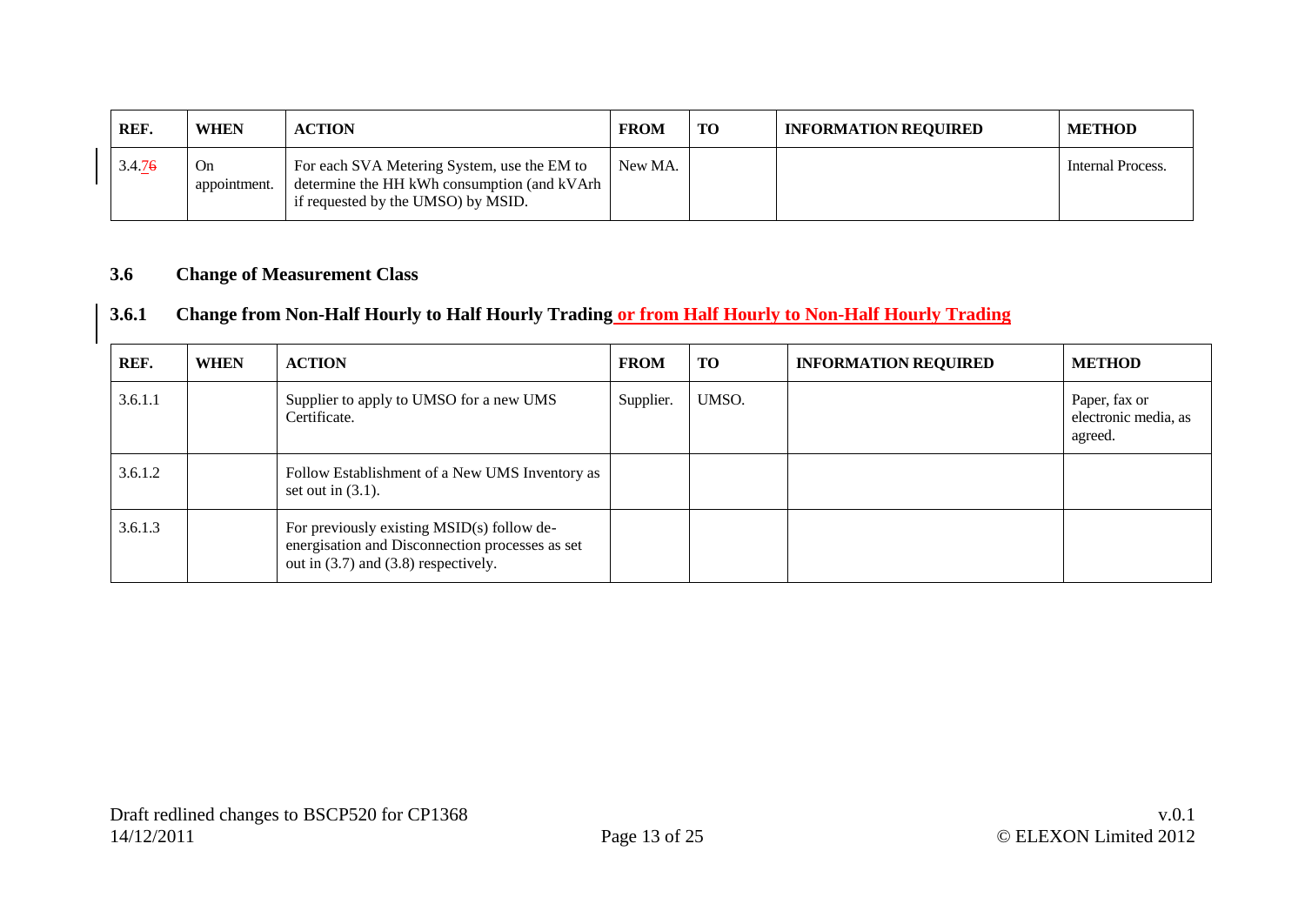| REF.    | WHEN | <b>ACTION</b>                                                                                                                      | <b>FROM</b> | Ŧθ    | <b>INFORMATION REQUIRED</b> | <b>METHOD</b>                         |
|---------|------|------------------------------------------------------------------------------------------------------------------------------------|-------------|-------|-----------------------------|---------------------------------------|
| 3.6.2.1 |      | Supplier to apply to UMSO for a new UMS<br>Certificate.                                                                            | Supplier.   | UMSO. |                             | Electronic or other<br>agreed method. |
| 3.6.2.2 |      | <b>Follow Establishment of a New UMS Inventory</b><br>as set out in $(3.1)$ .                                                      |             |       |                             |                                       |
| 3.6.2.3 |      | For previously existing MSID follow de-<br>energisation and Disconnection processes as set<br>out in (3.7) and (3.8) respectively. |             |       |                             |                                       |

#### **3.6.2 Change from Half Hourly to Non-Half Hourly Trading**

#### **3.9.1 Half Hourly Trading**

 $\overline{a}$ 

| REF.    | <b>WHEN</b>                                     | <b>ACTION</b>                                                                                                            | <b>FROM</b> | TO | <b>INFORMATION REQUIRED</b> | <b>METHOD</b>     |
|---------|-------------------------------------------------|--------------------------------------------------------------------------------------------------------------------------|-------------|----|-----------------------------|-------------------|
| 3.9.1.1 | As agreed with<br><b>Suppliers</b><br>schedule. | Produce, and validate or recalculate <sup>3</sup> metering<br>data from the EM for each MSID for each<br>Settlement Day. | MA.         |    |                             | Internal Process. |

<sup>&</sup>lt;sup>3</sup> Recalculation of metering data will be required from time to time as more accurate data becomes available such as revised Summary Inventories, CMS Control Files, PECU Array data, CMS Event logs (limited to 28 days) and correction of standing data errors.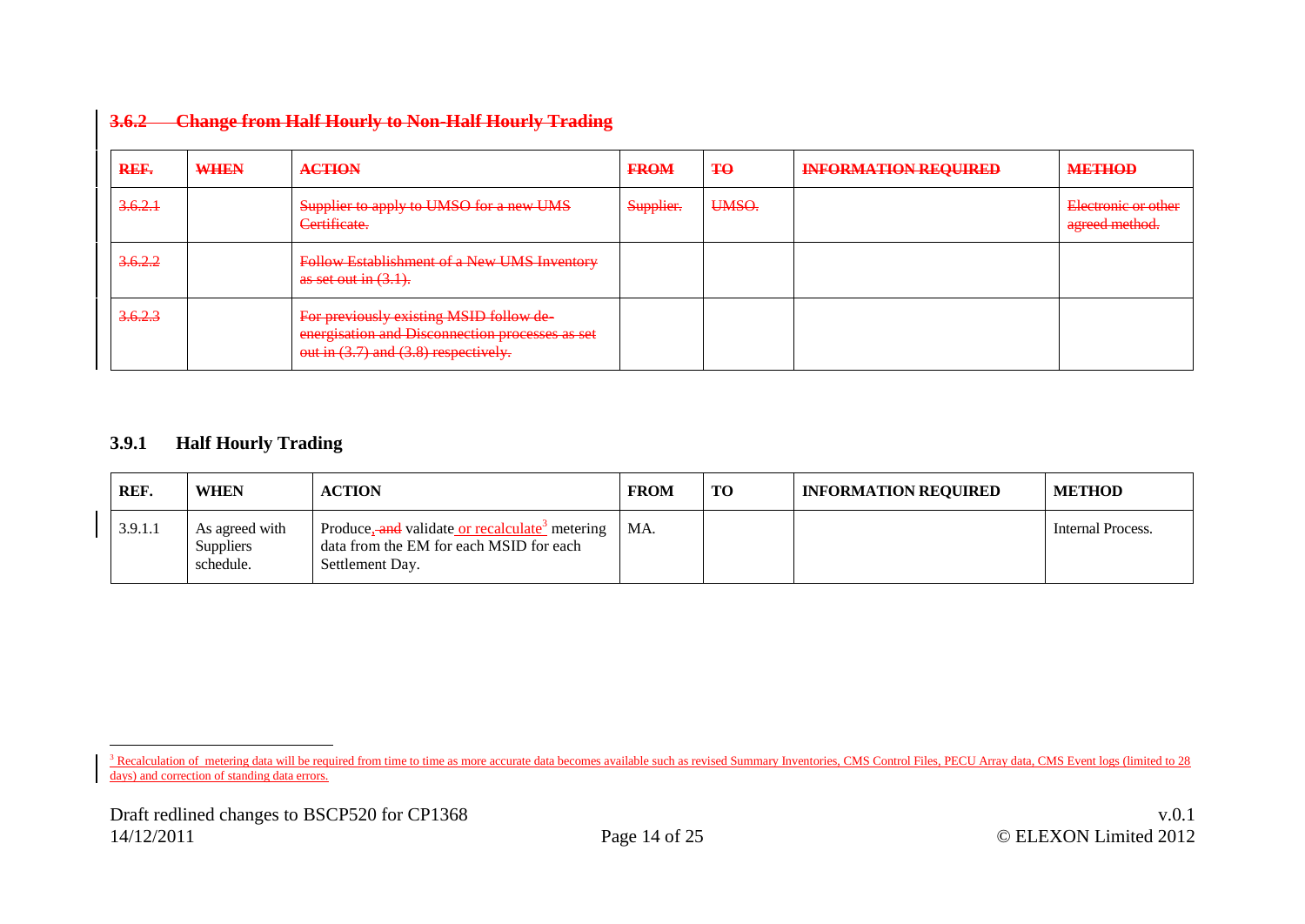| REF.    | <b>WHEN</b>                                                                                                                                                                                                                   | <b>ACTION</b>                                | <b>FROM</b> | TO          | <b>INFORMATION REQUIRED</b>                                                                                                   | <b>METHOD</b>                         |
|---------|-------------------------------------------------------------------------------------------------------------------------------------------------------------------------------------------------------------------------------|----------------------------------------------|-------------|-------------|-------------------------------------------------------------------------------------------------------------------------------|---------------------------------------|
| 3.9.1.2 | At such time as to<br>allow the HHDC<br>to collect the data<br>and carry out its<br>obligations to<br>ensure that the<br>correct data is<br>used for the<br>purpose of the<br><b>Initial Volume</b><br><b>Allocation Run.</b> | MA to notify HHDC of metering data.          | MA.         | HHDC.       | D0003 Half Hourly Advances OR<br>Section 4.5.4 EM Output File <sup>2</sup> .                                                  | Electronic or other<br>agreed method. |
| 3.9.1.3 | If data is missing<br>or invalid.                                                                                                                                                                                             | Resolve any missing or invalid data with MA. | HHDC.       | MA.         | D0004 Notification of Failure to<br>Obtain Reading.                                                                           | Electronic or other<br>agreed method. |
| 3.9.1.4 |                                                                                                                                                                                                                               | Re-send EM Output File                       | <b>MA</b>   | <b>HHDC</b> | Section 4.5.4 EM Output File (re-send<br>data).<br>D0003 Half Hourly Advances OR<br>Section 4.5.4 EM Output File <sup>2</sup> |                                       |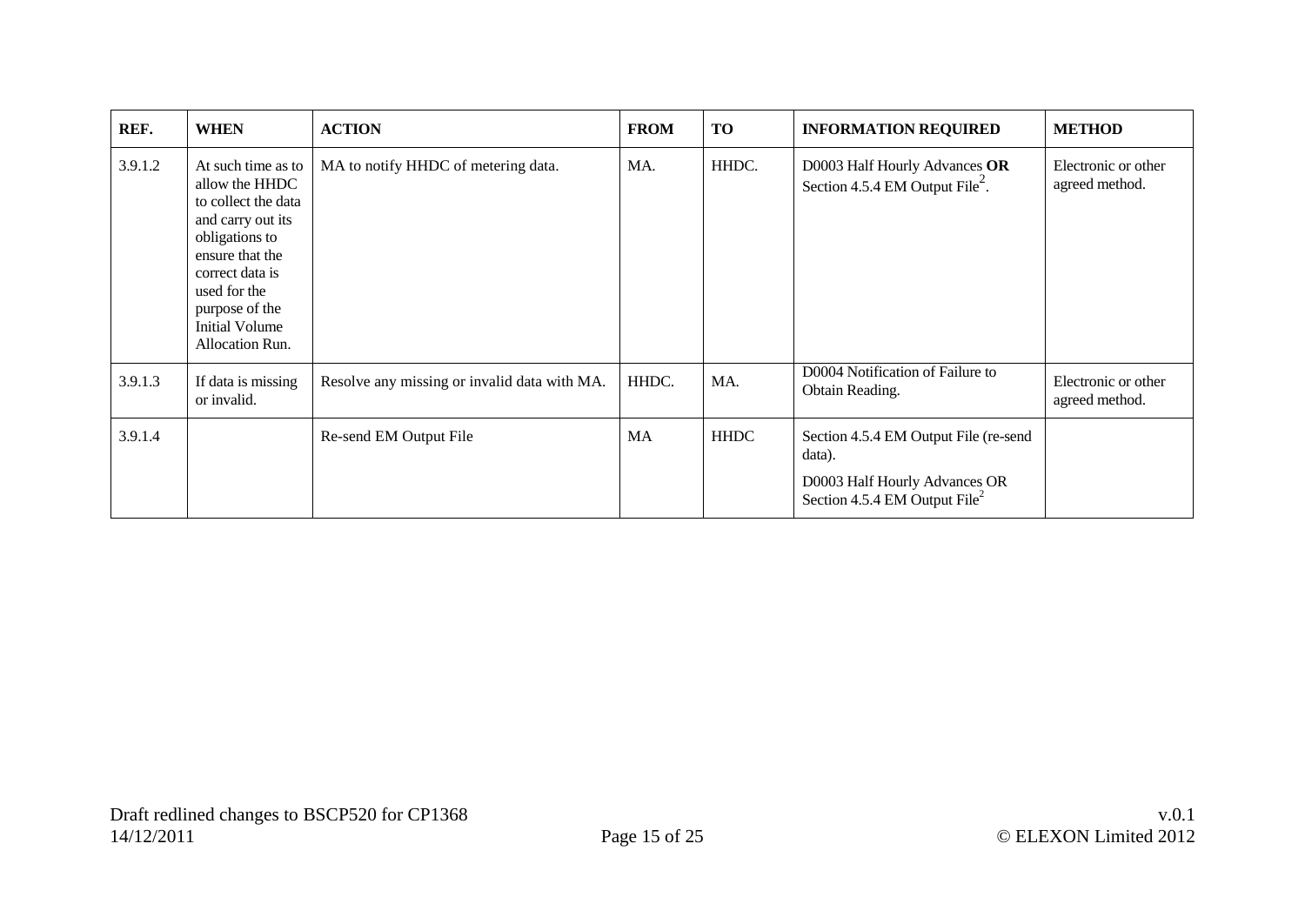| <b>REF</b> | <b>WHEN</b>                                                                                                                                                     | <b>ACTION</b>                                                                                     | <b>FROM</b>         | <b>TO</b>                   | <b>INFORMATION REQUIRED</b>                                                                                  | <b>METHOD</b>                         |
|------------|-----------------------------------------------------------------------------------------------------------------------------------------------------------------|---------------------------------------------------------------------------------------------------|---------------------|-----------------------------|--------------------------------------------------------------------------------------------------------------|---------------------------------------|
| 3.14.1     | When a potential or<br>inconsistency is<br>identified for which<br>the MA is responsible,<br>which means that data<br>may be or is missing<br>and/or incorrect. | Advise of the potential for a fault or<br>inconsistency.                                          | Any<br>Participant. | Supplier,<br>HHDC.<br>MA.   | Details of the potential fault.                                                                              | Electronic or other<br>agreed method. |
| 3.14.2     | Within 5 WD of<br>identification of a<br>potential fault.                                                                                                       | Investigate the potential fault and<br>rectify it as required.                                    | MA.                 |                             |                                                                                                              | Internal Process.                     |
| 3.14.3     | As soon as reasonably<br>practical following<br>3.14.2.                                                                                                         | Report the fault and the dates covered<br>by the fault and the date and time of<br>rectification. | MA.                 | Supplier,<br>UMSO,<br>HHDC. | Details of the fault, including the dates<br>covered by the fault and the date and<br>time of rectification. | Electronic or other<br>agreed method. |
| 3.14.4     | Following 3.14.2,<br>where it is possible to<br>re-run the EM system<br>to rectify the error.                                                                   | Send corrected data in accordance with<br>$3.9.1.1$ .                                             | MA.                 | HHDC.                       | Corrected data, D0003 Half Hourly<br>Advances OR Section 4.5.4 EM Output<br>File.                            | Electronic or other<br>agreed method. |

## **3.14 Equivalent Meter Fault Reporting<sup>4</sup> - Investigating Inconsistencies**

 4 Failures related to PECU arrays are covered in 4.5.1.2.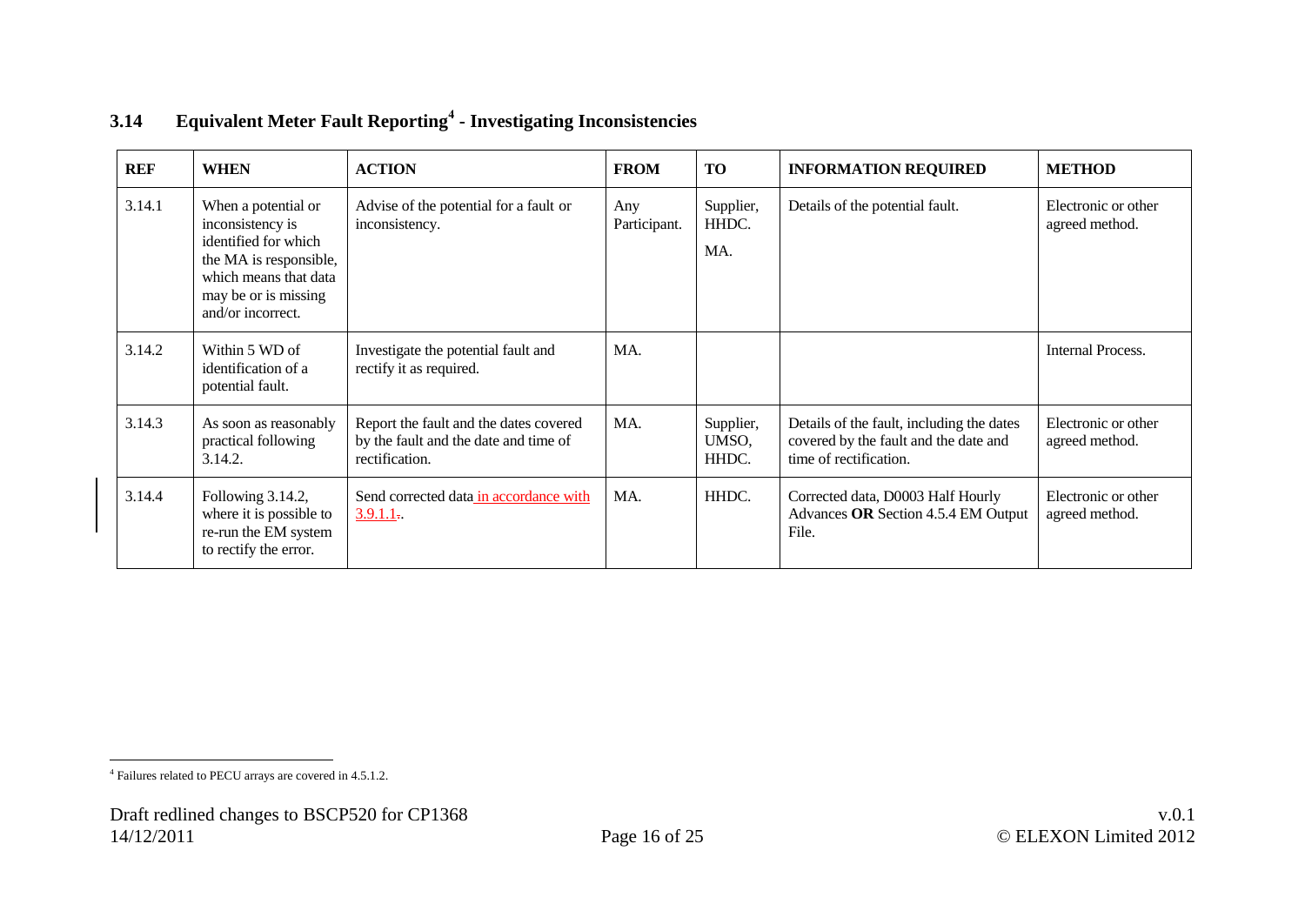## **4. Appendices**

#### **4.1 Categories of Unmetered Apparatus**

Note that the categories of Unmetered Apparatus can be found in the OID and associated Charge Codes may be found on the [Charge Codes and Switch Regimes](http://www.elexon.co.uk/pages/chargecodesandswitchregimes.aspx) in the Operational Information Charge Code spreadsheet.

#### **4.2 Switch Regimes**

Note that the Switch Regime is described in the OID and a complete list may be found on the [Charge Codes and Switch RegimesBSC Website](http://www.elexon.co.uk/pages/chargecodesandswitchregimes.aspx) in the Operational Information Switch Regime spreadsheet.

#### **4.3 Valid Dimming Combinations**

Note that a Valid Dimming Combination is described in the OID and a complete list may be found on the [Charge Codes and Switch RegimesBSC Website](http://www.elexon.co.uk/pages/chargecodesandswitchregimes.aspx) in the Operational Information Valid Dimming Combination spreadsheet.

#### **4.4.3 Calculation of EACs for Temporary Supplies**

Where an MSID is allocated for a temporary UMS which is being used for up to 3 or 4 periods of the year only (e.g. Christmas lighting), the EAC shall be calculated as if it was connected throughout the year. For avoidance of doubt it should be noted that the Settlement processes will not settle the full amount of the annualised EAC but a proportion of the EAC that relates to when the MSID is energised. It shall be assumed that there are 365 days in the year, i.e. leap years shall be disregarded and the calculation therefore is as follows:

 $EAC = Charging Code Circuit Watts x Daily Burning Hours x 365$ 

This EAC should then be split according to the percentages for a continuous (Category A) supply as shown in section 4.3

The appointed Supplier shall follow the energisation and de-energisation procedures at the time(s) of connection and disconnection respectively to reflect the actual usage. Note that the process above is distinct from temporary supplies connected and disconnected frequently throughout the year on a random basis (e.g. temporary traffic lights), where the EAC shall be calculated using the agreed number of annual operating hours, in consultation with the Customer.

## **4.4.4 Consumption Adjustments following LDSO Inventory Audits**

Where an audit of a customer's inventory has been undertaken by the LDSO in accordance with the best practice document: Managing Unmetered Energy Street Lighting Inventories (MUESLI) published on the Institute of Lighting Professionals website:

## **[ILP Website](http://www.theilp.org.uk/index.php?page=energy)**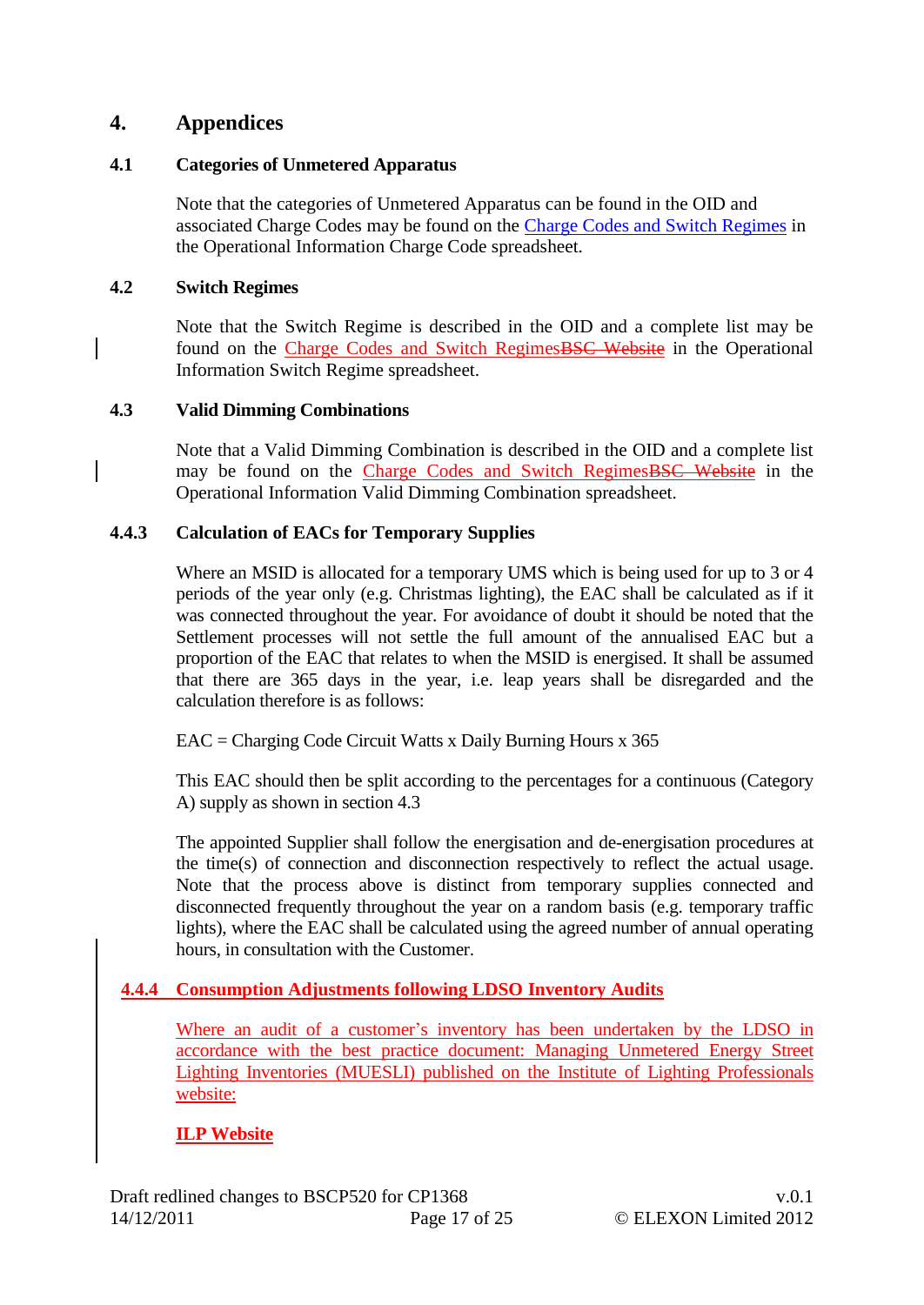Then the Customer will be deemed to have agreed that the revised inventory of Apparatus calculated by the LDSO relative to that particular Unmetered Supply is that agreed between the LDSO on whose Distribution System or Associated Distribution System the Unmetered Supply takes place and the Customer taking such supply as defined in paragraph 8.2.4 of Section S8 of the BSC.

The LDSO shall then review and adjust (if appropriate) the customer's EACs, for NHH Settlement, or Summary Inventory, for HH Settlement, as defined within the best practice document.

## **4.5 Equivalent Meter Specification**

The specification below is insufficient for a Code of Practice but describes the required functionality of Equivalent Meters used to provide Settlement consumption data for Unmetered Supplies.

New hardware and software systems complying with the relevant sections of this Appendix 4.5 may be developed and submitted to the UMSUG and the Panel for approval in accordance with Section 3.13 Approval of New Equivalent Meter. Once approved, a system may be used in conjunction with any other hardware and software so long as there is no material impact on the Equivalent Meter's original approval. Where such impact is believed to be material, further approval should be sought.

It should be noted that with regard to dynamic meters using CMS Data, approval may be sought for either:

- A dynamic meter, i.e. a system that meets the requirements of an MA system as specified in 4.5.2.3 (e.g. that it can accept the files described in 4.5.2.3 a) and 4.5.2.3 c));
- A CMS, i.e. a system that meets the requirements of a CMS as specified in 4.5.2.3 (e.g. that can produce the file described in 4.5.2.3 c)); or
- A system that combines the functions of a CMS and a dynamic meter MA system in a single application, i.e. that meets all the requirements as specified in 4.5.2.3).

A list of approved Equivalent Meter types can be found on the BSC Website.

#### **4.5.1 Hardware - PECU Arrays**

Equivalent Meters undertake the calculation as defined below:

For the Summary Inventory effective on the relevant day for that Sub-Meter, for either:

- each CMS controlled item, or
- each Charge Code & Switch Regime combination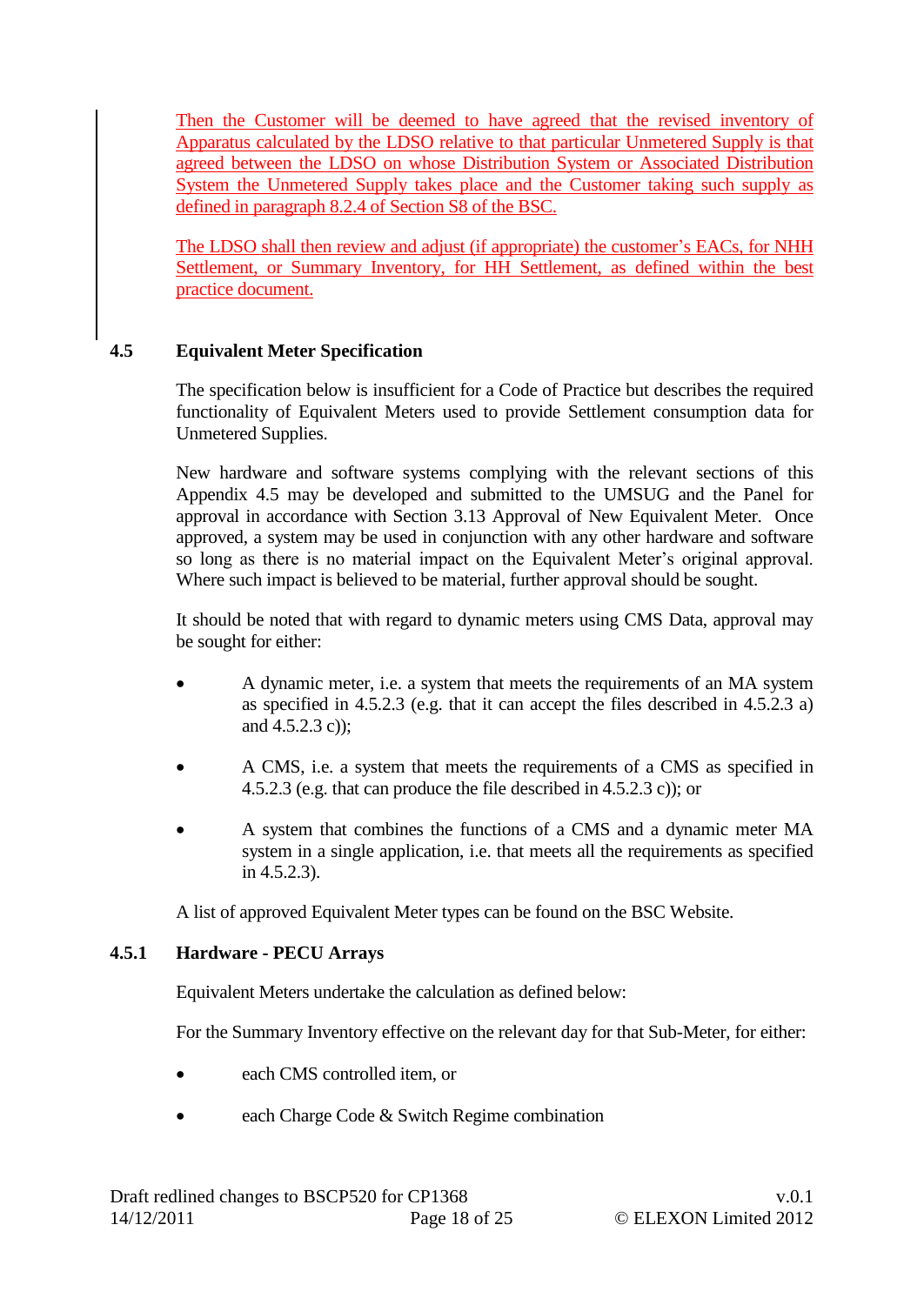multiply the number of items by the circuit watts (full or dimmed as appropriate) for the relevant Charge Code by the seconds attributable (full or dimmed as appropriate) to the Switch Regime and divide by 1,000 to determine the kWh in each half hour.

For each Sub-Meter, the seconds attributable to the Switch Regime in each half hour are derived, in order, from:

- (1) For CMS controlled items, the switching times and power level information in the event file (as defined in 4.5.2.3 c)) received from the CMS System (or where events have not been received at the time of the calculation, default arrangements defined in section 4.5.2.3 g);
- (2) For PECU Array determined items, the switching events recorded by the PECUs representing the Switch Regime in the Primary PECU Array (or the Secondary PECU Array where data from the Primary Array is not available and where a Secondary Array is defined) which passes validation (4.5.2.2 d). Where data is not available from the Primary or Secondary PECU Array, switching times from the default Switch Regime shall be used in accordance with  $3 & 4$  below;
- (3) For items with a Switch Regime not determined by a PECU Array but linked to the sunset/sunrise times, then the times as defined by the Switch Regime in conjunction with the Astronomical Almanac (4.5.2.1 e); or
- (4) For items with fixed switching times, then those times defined by the Switch Regime.

For each MSID, sum the kWh for each combination described above for each Sub-Meter, round the calculation to one decimal place.

Repeat for each half hour of the Settlement Day.

An identical process shall occur for kVArh data  $(4.5.23.1 \text{ (f)}\text{f} \& 4.5.23.3 \text{ (d)}).$ 

Note: The EM will log all switching actions to at least the nearest minute.

#### **4.5.1.1 PECU Array Siting Procedure**

#### **Overview**

The MA shall maintain and operate the PECU array or, as the case maybe, PECU arrays used for a particular SVA Metering System. The siting of the PECU arrays will be agreed between the UMSO and the MA and be located in an area with a high density of apparatus unless otherwise agreed between the UMSO<sub>7</sub> and the MA-and the Supplier.

#### **Siting Factors**

The factors to be considered when determining the location and number of PECU arrays are:

(a) Centres of population and hence concentrations of load;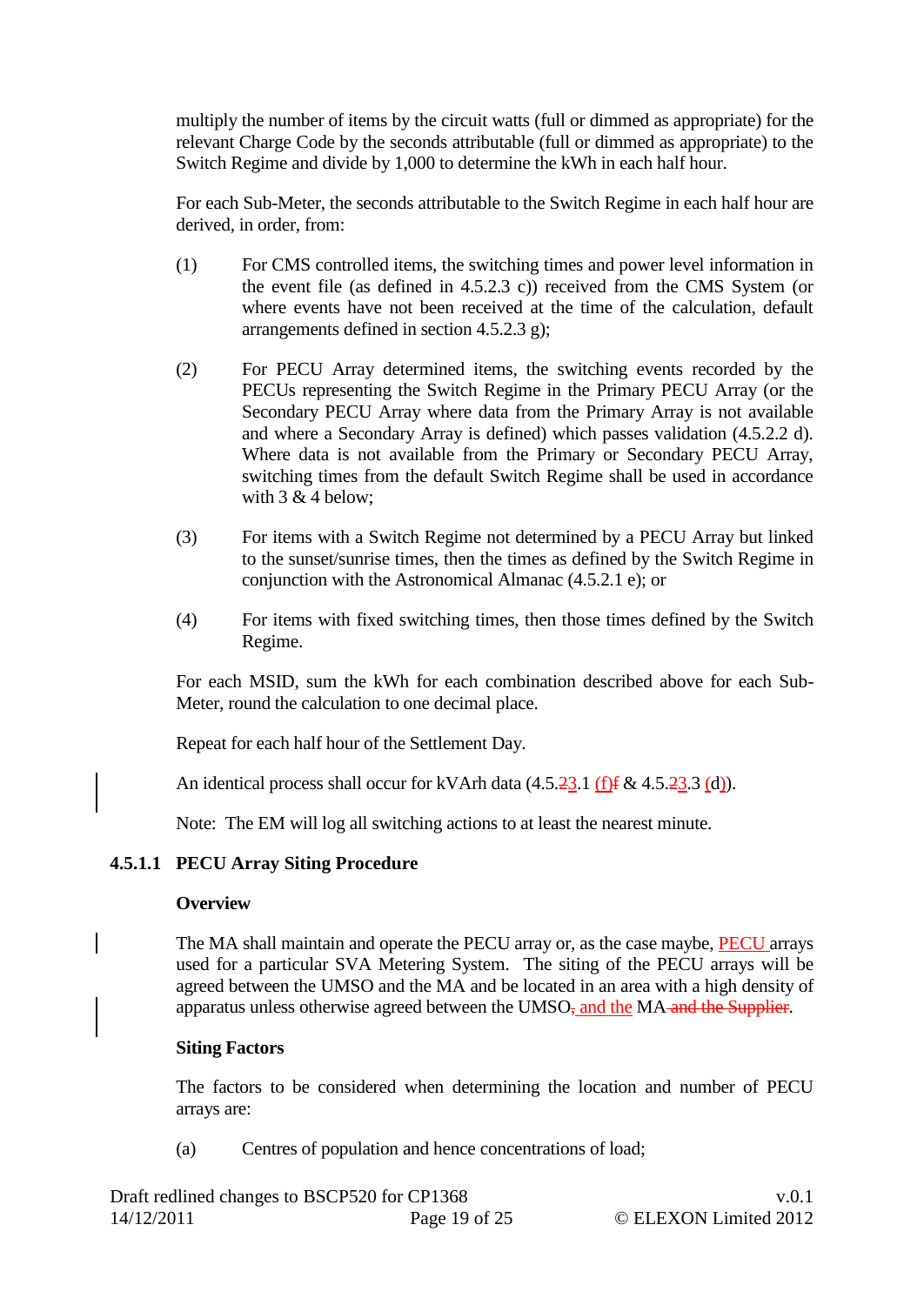- (b) Distance from another PECU array;
- (c) Topography;
- (d) Customer boundaries;
- (e) GSP Group boundaries;
- (f) Total load controlled; and
- (g) Access

#### **Sharing PECU Arrays**

One PECU array may provide data for more than one EM. Also, more than one PECU array may provide data for the same EM. There will be instances when one PECU array will service the requirements of part of, or more than, one Customer.

Where a shared PECU array is being used by two or more different MAs, then one should take the lead and ensure that the others are informed of any changes to PECUs or other details.

## **Determining the Use of Multiple or Single PECU Arrays**

The number of PECU arrays may be subject to decisions on the number of PECU types that can be populated in the PECU array. More than one PECU array may be required if the population of PECUs for a customer cannot be reasonably represented on a single PECU array of 30 PECUs. Furthermore, the size of the customer's area might require more than one PECU array to facilitate accurate calculation of Burn Hours. It is possible for the Meter Administrator to calculate the Annual Burn Hours for any latitude and longitude. If the differences between the proposed Array sites are very small (i.e. less than  $+/- 2\%$ ) then this would suggest that one Array should be sufficient. If actual Burn Hours are available for existing Arrays this data could also be used.

## **Research**

The following Research may be carried out  $\theta$  to inform the siting of PECU arraysarrays:, by measuring: concurrent lux level readings at adjacent locations for a month.

If there is latitude and longitude information contained in the customer's detailed inventory for each item of Equipment, then it should be possible for the UMSO (and/or MA) to perform a load weighted longitude/latitude calculation to determine the ideal location of a single PECU array.

Where detailed Equipment location is not known, then it is possible to perform the calculation described above using published population numbers for the major towns in the customer's area.

## **PECU Array Variations**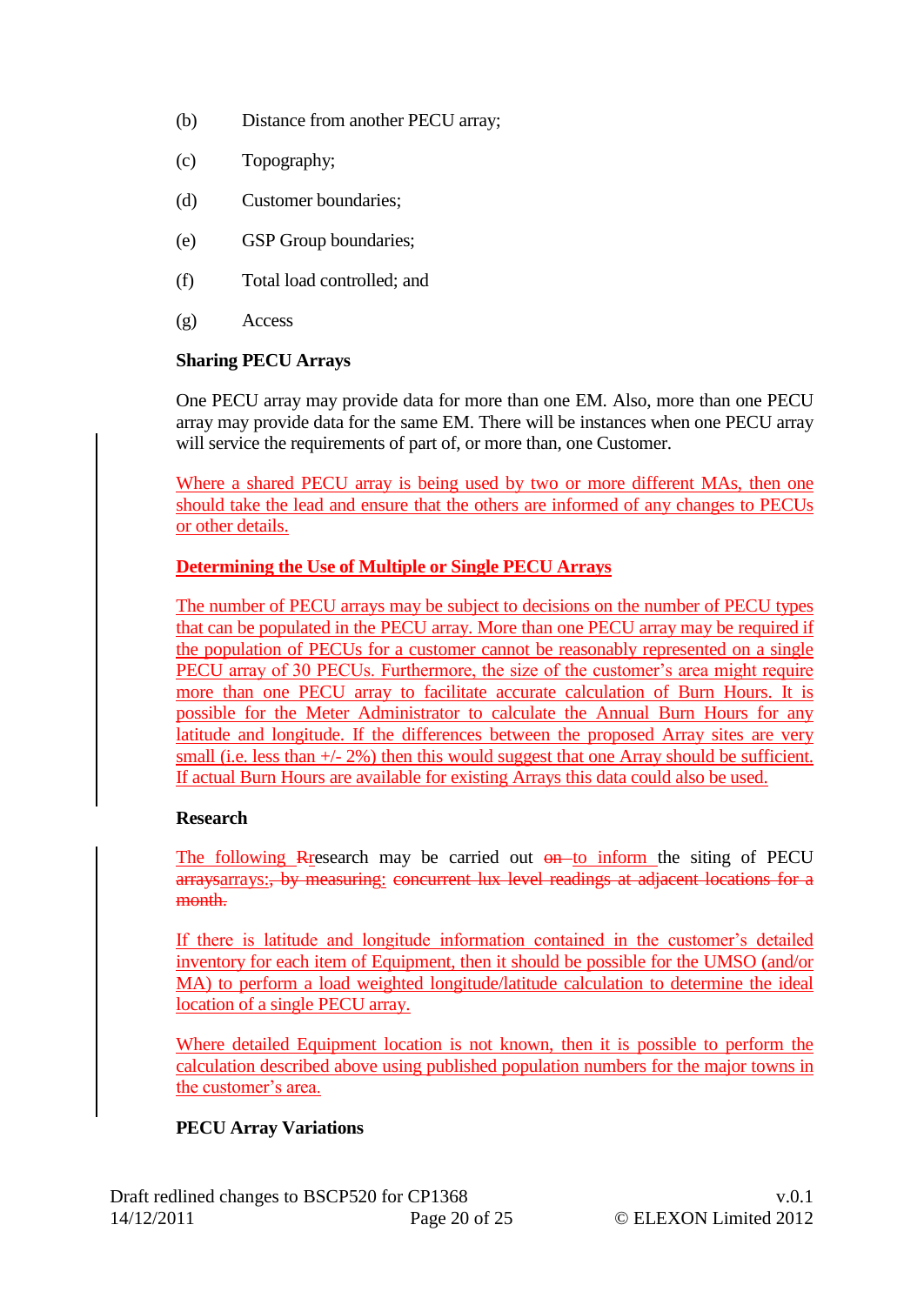In considering any variation of the number of PECU arrays as stated in the overview paragraph above, the parties shall have due regard to the need:

- (a) to reasonably minimise costs;
- (b) to achieve the required accuracy in each half hour.

If a variation in the number and location of PECU arrays is proposed by the Supplier MA but is not agreed by the UMSO research may be carried as stated above. While such research is carried out and during any period of discussions, a supply in accordance with this BSCP may be commenced on the basis of the lesser of the number of PECU arrays proposed.

Failing any agreement after research and discussion the matter may be referred to the Panel for resolution.

#### **4.5.2 PECU Array Operating Procedure**

#### **Overview**

Before a Supplier can provide the Customer with a Half Hourly Unmetered Supply the PECU array installations must be operational and a MA appointed. The PECU arrays must conform to the specification as set out in the paragraph Specification for PECU arrays.

#### **Types of PECUs**

There are different types of PECUs, with different operating characteristics. Therefore, so that the operation of the PECU arrays reflect reality:

- (a) PECUs used in the PECU array are to be representative of type, manufacturer and age of the population they are representing.
- (b) The PECUs in the PECU array are to be proportional to the various types in the area covered by the PECU array.
- (c) The number and types of PECUs will be determined by the MA in accordance with this section.

#### **PECU Representation in Equivalent Meter**

The operation of each PECU is deemed to be proportional to the population on the PECU array of that type of cell, e.g. if there are 8 cells of one type, then the operation of each one will represent the operation of one eighth i.e. 12.5% of the load controlled by that type of cell.

Where the calculation indicates that the load controlled requires less than one PECU in the **PECU** array, it may be omitted from the **PECU** array (and default arrangements should then apply). Where the calculation indicates that the load controlled requires more than one PECU in the PECU array, it shall be populated with at least two PECUs.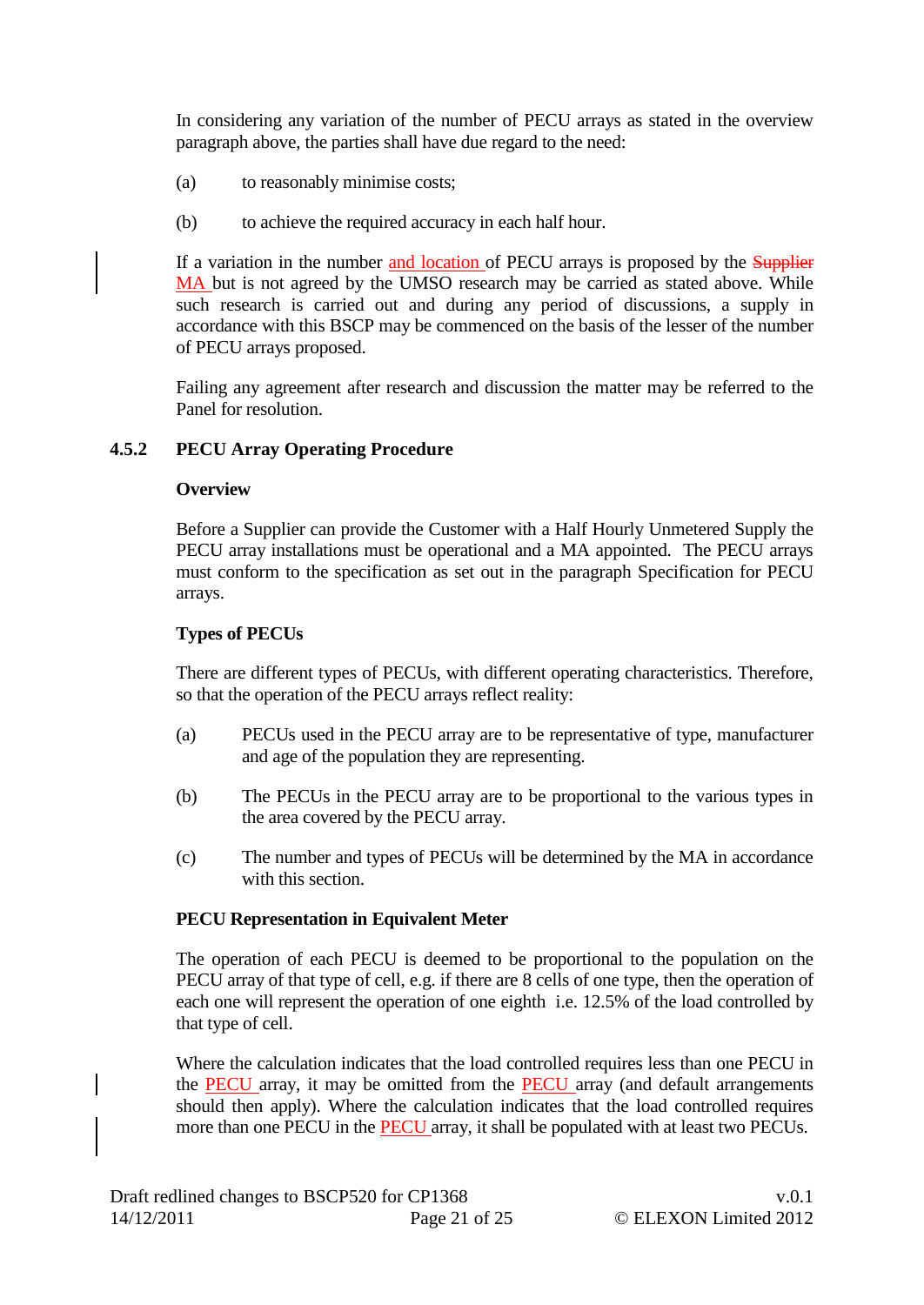#### **Multiple PECU Arrays**

If more than one PECU array is used per Inventory, then the operation of a PECU cell is deemed to be proportional to the population of that type of PECU controlled load within the area covered by that PECU array. Therefore, where more than one PECU array is used per inventory, the inventory must identify which PECU array is controlling each item.

#### **PECU Array Maintenance and Upkeep**

Each PECU array shall be installed, maintained and operated in accordance with Good Industry Practice and the accuracy of its clock be maintained within +/- 20 seconds.

The MA shall monitor the performance of the **PECU ArrayPECU** arrays.

Where the monitoring of the **PECU ArrayPECU** arrays indicates that a single PECU is out of line with other PECUs of identical type in the same PECU ArrayPECU array to such an extent that the PECU is no longer representative then such PECUs shall be removed from the calculation and a retrospective calculation will be made using the remaining cells. Failed or unrepresentative PECUs should be replaced at the next available opportunity.

At least annually, or in the event of a significant change to the Summary Inventory, the MA shall ensure that the PECU ArrayPECU arrays are populated with PECUs in accordance with this section.

### **PECU Array Failure**

If PECU data is not available then data from an appropriate PECU array or default data shall be used.

In the event of data recovery the MA will rerun EM and submit the corrected meter readings to the HHDC.

#### **4.5.2.1 Minimum Specification for PECU Arrays**

| Number of Photocells per 30<br><b>PECU</b> array |                                                                                                                                                                                 |  |  |  |
|--------------------------------------------------|---------------------------------------------------------------------------------------------------------------------------------------------------------------------------------|--|--|--|
| Arrangement of Cells                             | Any arrangement which ensures no over<br>shadow of one cell on another.                                                                                                         |  |  |  |
| <b>Mounting Platform</b>                         | Flat platform which can be fitted on a flat roof<br>or supported on a single upright for wall<br>mounting. All the construction must be coated<br>with a weather coated finish. |  |  |  |
| <b>Mounting for Photocells</b>                   | NEMA photocell sockets and 6 blanking<br>plates to cater for miniature cells where<br>required, in a waterproof housing.                                                        |  |  |  |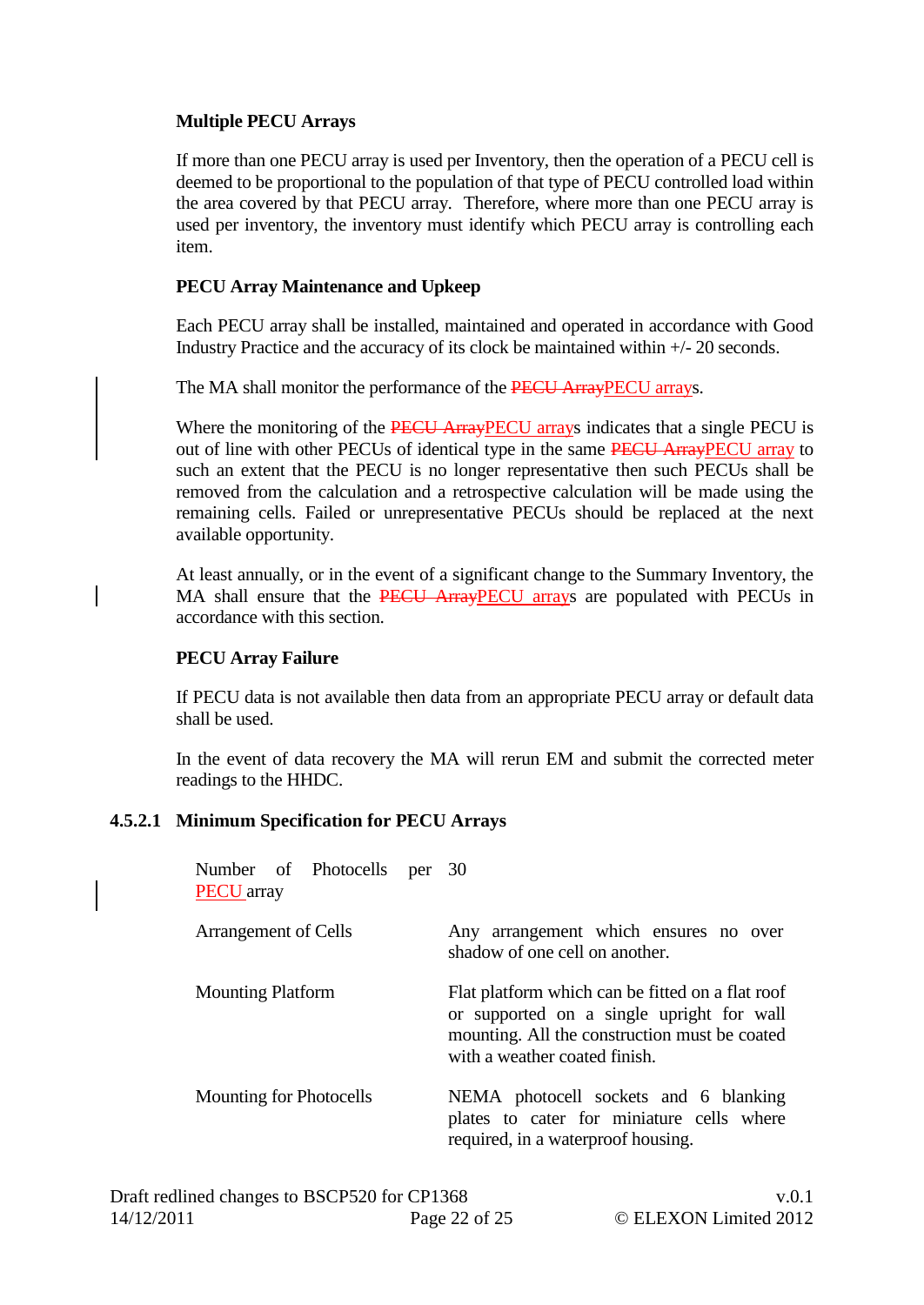| Waterproof Housing            | All equipment externally located must be<br>protected by a weatherproof enclosure.                                                                                                                                            |
|-------------------------------|-------------------------------------------------------------------------------------------------------------------------------------------------------------------------------------------------------------------------------|
| Data Collection               | To capture the switching on and off times of<br>each cell together with the Lux level at time of<br>operation for a minimum of 7 days and 28<br>events per cell. Rolling Barrel (data<br>overwrites once the logger is full). |
| Clock or time counter         | The data collector must be accurate to $+/- 20$<br>seconds / month, which is checked by the EM<br>at the time of contact.                                                                                                     |
| <b>Operating Temperature</b>  | $-20$ to $+50$ degree Celsius.                                                                                                                                                                                                |
| Lux Meter                     | Recording the illumination level at time of<br>switching.                                                                                                                                                                     |
| <b>Communication Protocol</b> | Determined by the EM to permit interrogation<br>for remote data collection.                                                                                                                                                   |

#### **4.5.3 Equivalent Meter Functionality**

Equivalent meters are of two types:-

- (a) Passive meters which allocate the Unmetered consumption across the half hourly periods by a mathematical relationship of annual burning hours to the daily time of sunrise and sunset; and
- (b) Dynamic meters which allocate the Unmetered consumption across the half hourly periods by reference to the operation of a number of actual PECUs, or by making use of actual switching times reported by a Central Management System. In either case the equivalent meter defaults to a passive mode using calculated times of switch operation in the event of the actual switching times not being available.

#### **4.5.3.1 Functions of a Passive Meter.**

- (a) The Meter Administrator shall be able to add, delete and modify all information required to define each MSID and to relate it to the Customer, LDSO, Supplier and Data Collector.
- (b) The Meter Administrator shall be able to add, delete and modify summary inventory data for each MSID both manually and electronically. Summarised inventory data shall comprise:

MSID;

Effective From Date;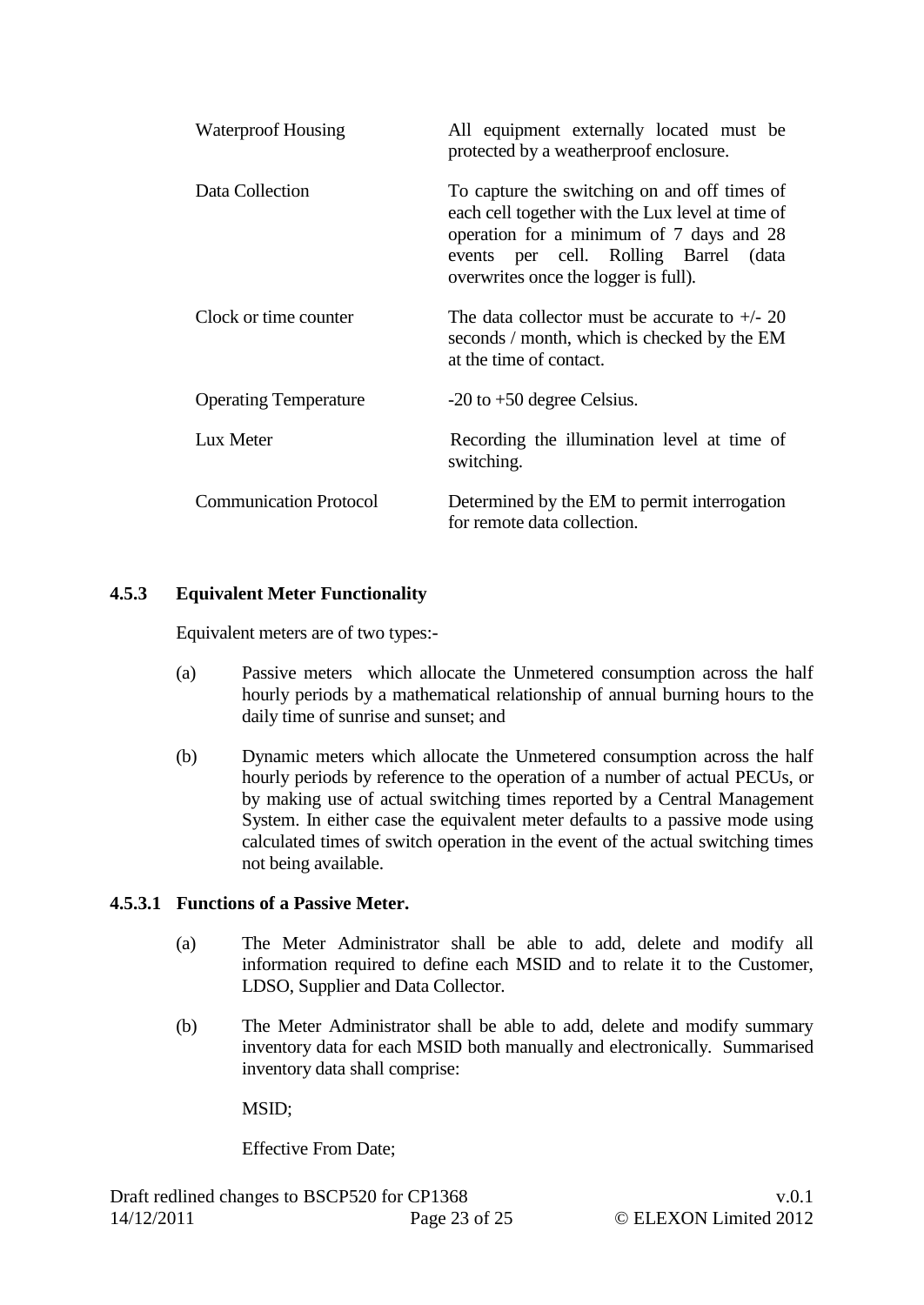Inventory title and/or reference;

Charge Code;

Switch Regime;

Total number of units of each Charge Code/Switch Regime combination.

- (c) The Meter Administrator shall be able to add, delete and modify Charge Code and their associated circuit watts and circuit Volt Amperes reactive (VArs) for both full load circuit loading and dimmed load ratings as appropriate.
- (d) The Meter Administrator shall be able to add, delete and modify Switch Regimes and their associated operating times. The system shall be populated using the offsets and fixed times defined in the OID associated spreadsheets for each Switch Regime.
- (e) The system shall use the average latitude and longitude information and a sunrise/sunset algorithm to calculate the time of sunrise and sunset for each day within two minutes of the sunrise and sunset times as derived from the Astronomical Almanac.
- (f) The system shall calculate, as defined in 4.5.1, the import kWh and import kVArh in each half hour period in UTC for each MSID.
- (g) The system shall provide secure access for HHDCs, Suppliers and Customers to only that data which is relevant to them.
- (h) The system shall provide an output file in the format shown in 4.5.4 for provision to the appointed HHDC.
- (i) The system shall provide an audit trail of changes to data held.

#### **4.5.3.2 Functions of a Dynamic Meter using PECU Data**

In addition to the functions of a passive meter listed above, the following are required for a dynamic meter using PECU data:-

- (a) The system shall be able to use any one PECU array for the calculations of more than one MSID.
- (b) The system shall be able to use more than one PECU array for the calculations of one MSID.
- (c) In the event that a PECU in a PECU array fails to operate, the system shall compensate in its calculations by dividing that portion of load allocated to the faulty cell between the functioning cells of the same type as the failed cell.
- (d) If PECU array data is not available for any day then a data from an alternative specified **PECU** array shall be used for the calculations. If that data is not available then default PECU Switch Regime shall be used. The regime will be